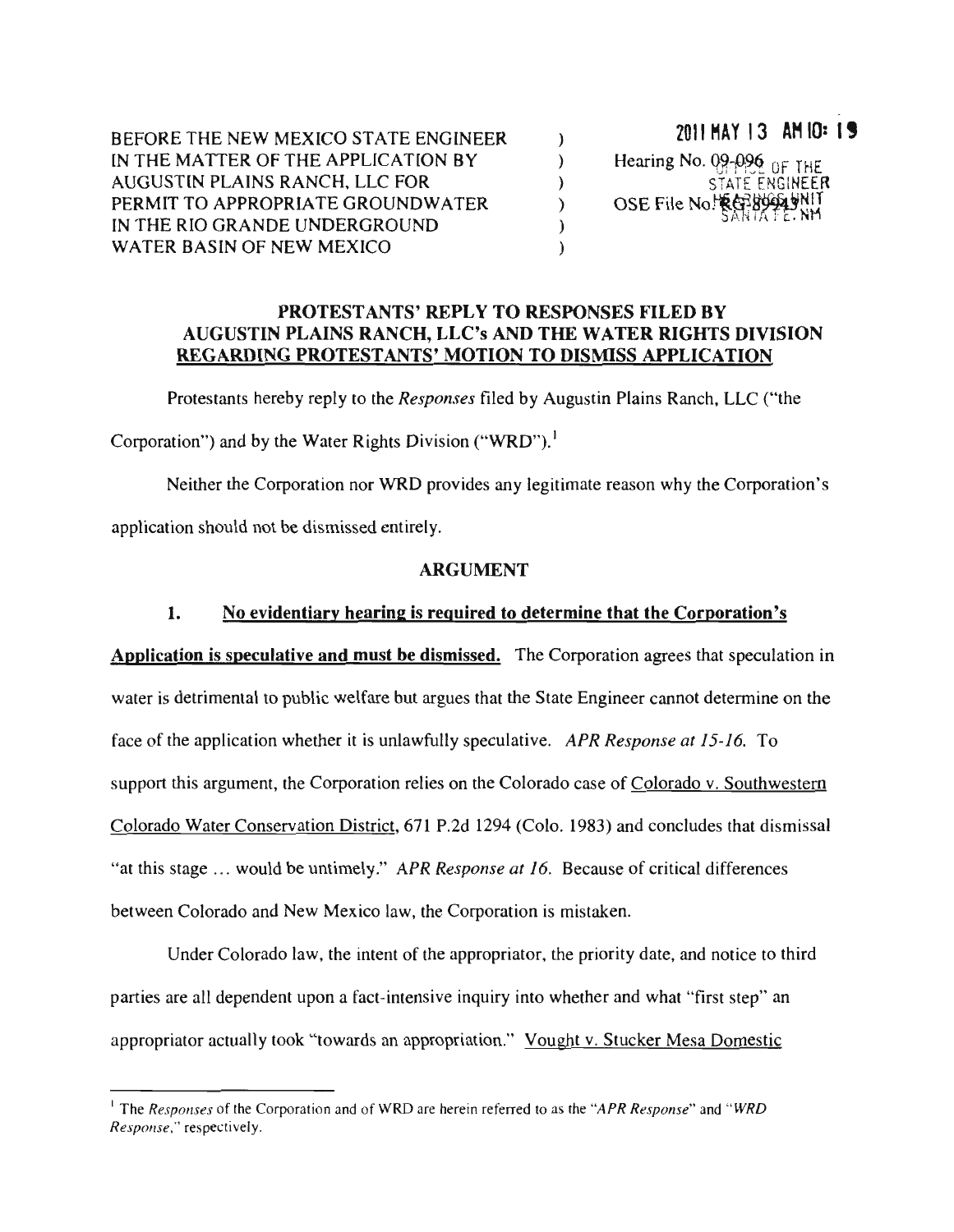Pipeline Co. (In re Vought), 76 P.3d 906, 911-912 (Colo. 2003). This "first step  $\ldots$  is complete when overt acts coalesce to *openly demonstrate the applicant's intent to appropriate the water* for a beneficial use. Id. at 912 (emphasis added). Moreover:

The overt act or acts must fulfill three functions: (1) manifest the necessary intent to appropriate water to beneficial use; (2) demonstrate the taking of a substantial step toward the application of water to beneficial use; and (3) constitute inquiry notice to interested persons of the nature and extent of the proposed demand upon the water supply.

at motions relation in the area is fiest these requirements through physical acts does its prioribal first step," and then only if it also "diligently pursued [the appropriation]  $\text{the approximation}$ ts<br>ria at iry, it is unsurprisi priate in Colo the privator satisfies these requirements through physocal state and then only if it also "diligently pursure is<br>Su  $\left[1-912\right]$ . Given this fact-intensive inquir<br>n the contents of an application are inap  $\frac{8}{10}$ <sup>i</sup>c th  $\frac{1}{2}$ at 911-912<br>blelv on the li<br>.  $\int$  cobels date to be the top date to the top date to the top date to the top date to the top date to the top date to the top date to the top date to the top date to the top date to the top date to the top date to the to lar<br>Fir f the approximate  $\frac{1}{2}$ .<br>Li the  $\mathfrak{p}$ ."  $\frac{1}{1}$  is ba  $\frac{1}{10}$  $\ddot{\cdot}$ )n<br>e b ic<br>i m . (<br>lat<br>m

plication substitutes entir<br>  $\overline{\mathbf{u}}$ notice to third parti esponse at 8,  $\frac{1}{2}$ "<br>"digently"<br>"digently" te:<br>xi kik<br>-<br>Dn and unlike Colorado, if the applicant fails  $\frac{1}{t}$ an w<br>nte ico, the filing of an application:<br>Corporation points out, *unde* New  $P<sub>1</sub>$ of n,<br>se dication olc<br>'s<br>:c  $\overline{a}$ .<br>he filing of a incorporation intent<br>of the permit applice  $\alpha$ <br>e applic<br>Colora the content and timing of the permit<br>rst step" inquiry. Thus, in stark cont Thus, in stark cont<br>on to manifest the relies solely on the application to manifes n<br>n s New Mexico. In New Mexi  $A$ la re:<br>. the interest water Thus, relative the theorem is the theorem to the the three continuous continuous continuous<br>the continuous continuous continuous continuous continuous continuous continuous continuous continuous continuo ater right, first step. ne a<sub>l</sub><br>rties ين<br>ep'<br>the ste<br>er<br>e "first st  $\int$ ر<br>b third o priority date of a<br>Il based solely of But this is<br>ne fact-driven re is no t<br>d<br>d a filing **P** i<mark>ori</mark>t<br>I has plan, and the control of the control in the control of the control in the control in the control in the control in the control in the control in the control in the control in the control in the control in the control in th such as  $\frac{1}{\sqrt{2}}$ early sse<br>ide

 $\overline{a}$ 

 $\frac{\text{mean}}{227}$ ates or appropriation. Shirola v. Turkey Canon Ranch Ltd. Ltdb. Co., 93<br>b. 1997). Thus, in Colorado, no one but the would-be appropriator is harm<br>ause its relative priority will be the date that the decree is issued, which is<br>he de notice to thind of parties. As a result, and unlike Colorado, if the applicant rans<br>
vever, regardless of the timing of the first step, "water rights adjudicated in a previet of the New date, and the New date, and the N un<br><u>. C</u><br>r is<br>wh ina<br>ith<br>I ue<br>.. ate<br>ree<br>an  $\frac{1}{13}$ [always] senior to water rights adjudicated in a subsequent of their dates of appropriation." Shirola v. Turkey Canon R<br>
149 (Colo. 1997). Thus, in Colorado, no one but the would-Thus, in Colorado, no one but the would-<br>Its relative priority will be the date that the deav<br>ht ed<br>comported to ate<br>Tm Colorado, ill<br>is:<br>ra if  $\frac{1}{\sqrt{2}}$ ess of the timi<br>senior to wat<br>lates of appro<br>0. 1997). Thu t the St —<br>ni cs<br>19<br>se<br>th au<br>ite ay<br>io<br>pr —<br>vei<br>ire to 9,<br>de<br>pr predicted<br>preferred<br>predicted

that the state Engineer issues a permit in New Mexico.<br>fact-intensive inquiry, rather than a filing date, virtually eliminat<br>s with no particular plan, such as the Corporation, to prematurely l<br>. hi<br>ar priority to this fact-intensive inquiry, rather than a<br>e for applicants with no particular plan, such as the a rinng date, virtually chimidate<br>the Corporation, to prematurely<br>prity date and preempting later s with no particular plan, such as the Corporation<br>le purpose of securing an early priority date and n applical<br>c for the se appropriations.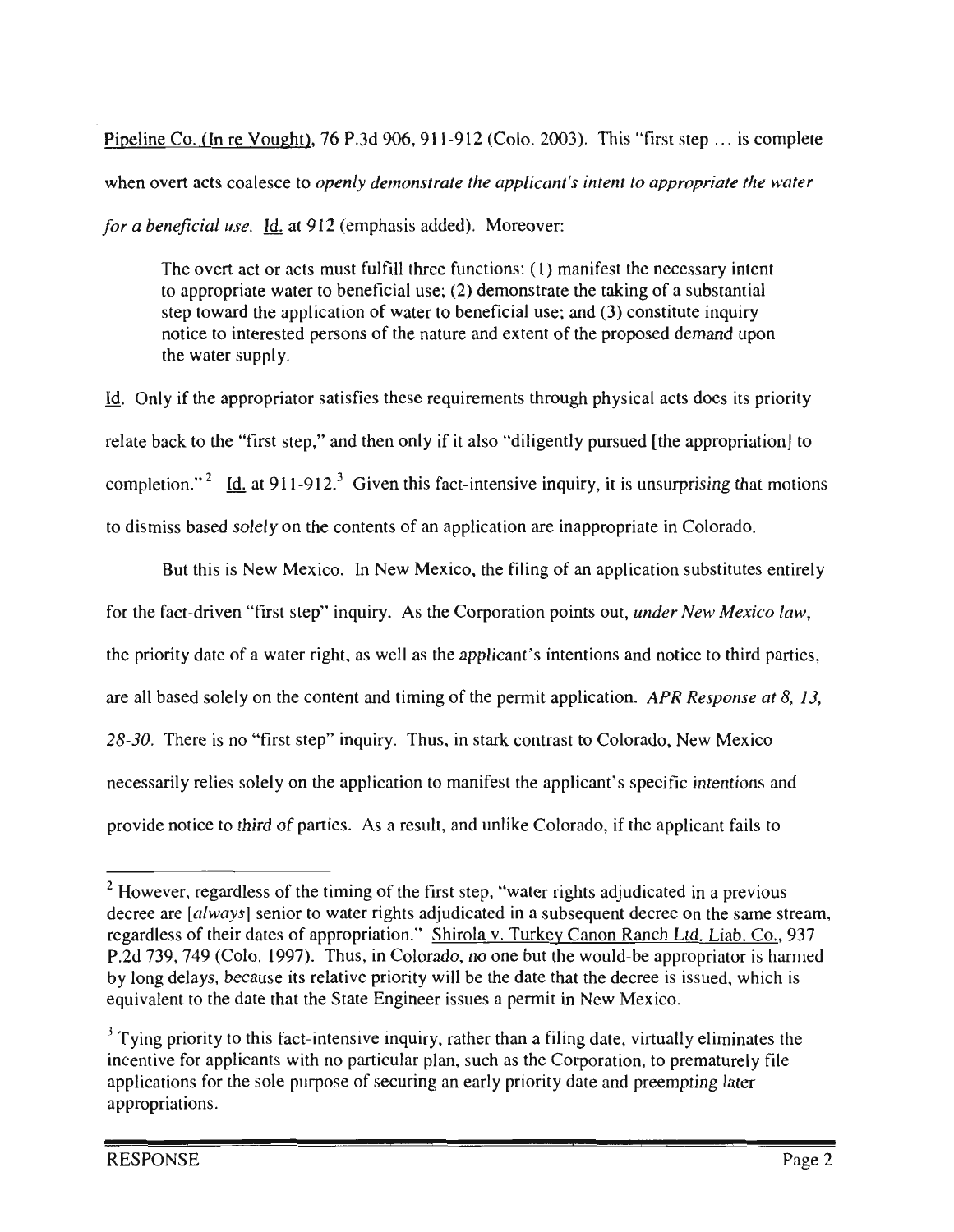adequately describe a specific desired water right, including the specific elements of that water right, then its application can and must be dismissed under New Mexico law. See, generally *Motion to Dismiss.* The Corporation's application falls into this category. It shows no specific intention to appropriate water for any particular purpose; it shows an intention to hoard and to monopolize a potentially vast water supply.<sup>4</sup> The Corporation's application thus fails to provide adequate notice and cannot substitute, as it must, for the crucial "first step" towards a legitimate

appropriation. Accordingly, it must be dismiss<br>2. The Corporation's Application lingly, it must be dismissed.<br> **Interpretention is Application shot**<br>  $\vec{r}$  $rac{b}{c}$  $\frac{a}{b}$ era<br>and the set of the set of the set of the set of the set of the set of the set of the set of the set of the set of the set of the set of the set of the set of the set of the set of the set of the set of the set of the s bs<br>
and<br>
and<br>
in the set of the set of the set of the set of the set of the set of the set of the set of the set of the set of the set of the set of the set of the set of the set of the set of the set of the set of the set s<mark>missed beca</mark><br>agrees that the  $2.$  $rac{p_1}{p_2}$ <u>'s "to sta</u> <u>clai</u>  $\mathbf{granted."}$  Th n ief can of The standard under I<br>build be dismissed. ati<br>its nd<br>ore<br>Sc merican extensive the print<br>ate for determining u<br>or  $\overline{\phantom{a}}$ the  $12($ pli etl<br>all  $R_i$ .<br>he potential dismissal of ap cat<br>gi luling  $Order$ Order  $\sqrt[4]{4}$ <br>the application of is<br>au ig<br>S potential distribution of ap-San  $Motion$ ). Under this stands te Engineer  $\frac{1}{2}$  factor  $\frac{1}{2}$ on *Motion*). Under this standa<br>cannot lawfully grant the "reli must<br>must sought by the Corporatio Rule 12(b)(6) NMRA (all<br>h relief can be granted"). 1R<br>an<br>. nng<br>ti<br>ar Imissal of complaints for "failure to state a claim upon which relief can be granted").<br>Ther words, the application should "be dismissed [because] it is clearly without any me<br>sl want of merit ... consist[s] of an absence state a claim upon which "f<br>Csl dismissal of complaints u<br>be  $\ddot{\phantom{0}}$  $\overline{0}$ u<br>vi  $\frac{1}{10}$  meth,  $\frac{1}{10}$ rt |<br><u>ons</u> of law to support [it]." **Saenz**<br>(citing C & H Constr. & Pavin , 1<br><u>Fc</u> [its] want of merit  $\dots$  consist[s] of an absence of  $\frac{9}{10}$  $\mathbf{A}$  $530, 50$ 1987) (citing  $C & H$  Constr. & Paving, Inc. v. Founda permit  $\frac{1}{2}$  or  $\frac{1}{2}$  the reserve Ins. Co., 85 N.M. 374 and the face of the application point that gives it the  $\overline{f}$ for dismissed and the contract of the contract of the contract of the contract of the contract of the contract of the contract of the contract of the contract of the contract of the contract of the contract of the contract of  $\mathbf{d}$  $\frac{R}{2}$ on <sub>ca</sub>  $(1973)$ ). Bas suming the truth of its<br>with supply  $\frac{1}{2}$ the <sub>r</sub>, the  $\overline{\text{Co}}$ mit that gives it the option Saenz the sectors a permit that gives it the option<br>se anywhere within seven New Mex  $\frac{a}{2}$ ne<br>. orporation<br>or any p because ater to undisclosed third partion ze .<br>..  $\mathfrak{a}$  water,  $\mathfrak{a}$  $\ddot{\phantom{0}}$ 

to

Mexico

granted").

bely of water, as if it were<br>bential of the basin Corporation incorrectly claims to have discovered a "new" supply of water, as if is<br>n mineral deposit. APR Response at 1, 3, 23. In reality, the potential of the basin (allowing internal contractly claims to have discovered a "new"<br>
n mineral denotify ABB Beanches at  $l = 2.32$ . In reality, the ha<br>ai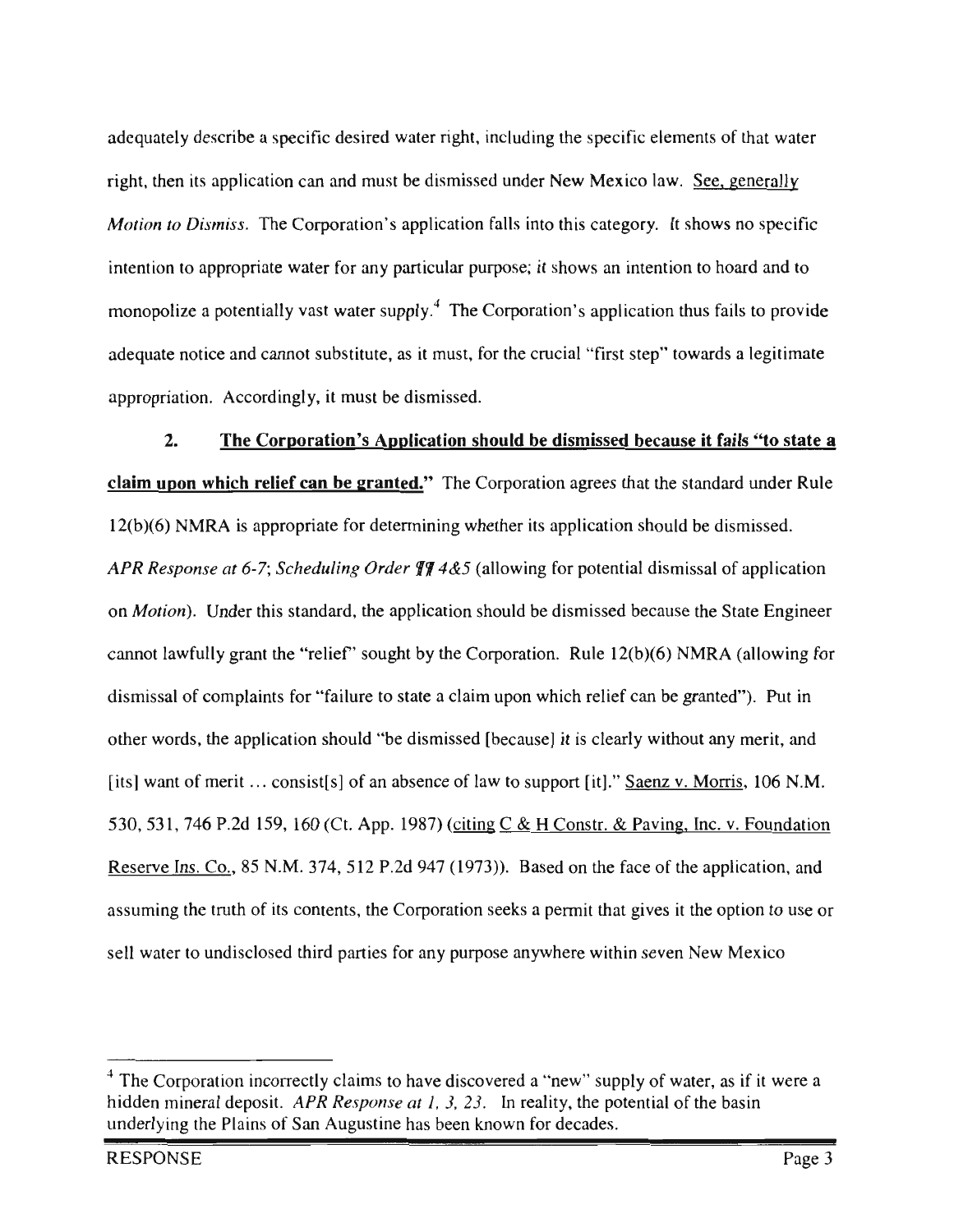counties—roughly a 12 million acre area.<sup>5</sup> As a matter of law, this "relief" cannot be granted. See generally Motion to Dismiss. The State Engineer can only issue permits that will authorize the establishment of particular water rights, which under New Mexico law are defined by specific elements, including beneficial use, amount of water, and place of use. The Corporation's application fails to identify these elements. Accordingly, as the WRD explains, "it would be extremely difficult to fully evaluate whether the proposed appropriation would impair the grights, be contrary to the conservation of water or be detrimental to the public welfare.<br>The water of the Corporation clearly seeks authorization to host.<br>The Program of S. Moreover, the Corporation clearly seeks aut existing right<br>the state." W oi<br>10 let:<br>ear to the public welfare<br>authorization to hoa existing ee<br>d  $\int$ the state." WRD Response at 5. Moreover, the Corporation clearly seeks au<br>water for speculation, which is contrary to law and detrimental to public wel poratio a esp:<br>Print<br>Corporation de<br><mark>pl</mark> me<br>me w<sub>.</sub> the to

<mark>qu</mark><br>de <u>tion will satis</u> ill<br>th  $\frac{d}{ds}$ the failure purposes.<br>
In the failure purposes in the *T*<br>
In the *T*<br>
In the *G*<br>
In the *C*<br>
In the *C*<br>
In the *C*<br>
In the *C*<br>
In the *C*<br>
In the *C*<br>
In the *C*<br>
In the *C*<br>
In the *C*<br>
In the *C*<br>
In the *C*<br>
In the potential

**nent of a**<br>ile 12(b)(6) ivil Procedure  $12(b)(6)$  $3.$  The tir<br>nis  $\frac{c}{c}$ <br> $\frac{c}{c}$ f or failure to state a claim under Rule 12(b)(6) is a final judgment on the merits for 424 for 424 iurposes"). Thus, even though the State Engineer dismisses the application, he where ast ıd law  $52$  U.S. 394, 2 ire<br>P  $2(b)(6)$  is a final judgment on the mo  $4 - 17, 2$ oid<br>sal<br>S ro<br>}d he<br>sa to<br>isi  $\frac{1}{2}$  Rule of Civ<br>  $\frac{1}{2}$ <br>  $\frac{1}{2}$ <br>  $\frac{1}{2}$ dismissal reporation appears to believe that dis gi of legally meritless claim  $\frac{1}{2}$  $\frac{1}{16}$  and  $\frac{1}{16}$  and  $\frac{1}{16}$ Rule  $\frac{1}{2}$ ss "on the merits." Federated Dep't Sto legal under Fed. 12(b) A<br>N  $\int$  APR  $\int$ to the merits.  $\frac{1}{2}$  to  $\frac{1}{2}$  to  $\frac{1}{2}$  to  $\frac{1}{2}$  to  $\frac{1}{2}$  to  $\frac{1}{2}$  to  $\frac{1}{2}$  to  $\frac{1}{2}$  to  $\frac{1}{2}$  to  $\frac{1}{2}$  to  $\frac{1}{2}$  to  $\frac{1}{2}$  to  $\frac{1}{2}$  to  $\frac{1}{2}$  to  $\frac{1}{2}$  to  $\frac{1}{2}$  t ill<br>e<u>r</u> wis v. Smith, 361 F rings of<br><sup>Federat</sup> ne merits"); <u>Lewis v. Smith,</u><br>ure to state a claim under Ru rporatio<br>he meri 361  $\frac{1}{2}$  The Corp under the model the though "the supply<br>and money on pointless evidentiary state<br>Sta ...<br>"); e<br>s, Corporation is mista<mark>k</mark>  $\ddot{\mathbf{s}}$ 1-3, isı<br>m in.  $\mathbf{a}$  is variance the vith is<br>.<br>.<br>. Rule are neverthele .<br>dism is a "judgment on t<br>("dismissal for fail). ail  $\frac{1}{n}$  the (1981) ("The di a p<br> i<br>po on ora<br>Iol oppose  $\frac{d}{dx}$ 

5,

ih<br>o<br>or  $5, 21, 23,$  as<br>mply an attem require<br>the<br>direction of the control bentially vast water supply, as if it were a proprietary mitial future sales when the market is sufficiently profitable  $\frac{1}{\sqrt{1-\frac{1}{2}}}$ defined in its application. It is not. "The Project" supply, as if it were a proprieta ation refers repeatedly to "the Project," *APR Resport*<br>well-defined in its application. It is not "The Pro r<br>International<br>International oj<br>It<br>na ea<br>n<br>e s  $\frac{1}{100}$  to a potential an

this fundamental is no posit

<sup>&</sup>lt;sup>7</sup> WRD does not oppose dismissal on the basis of Rule 12(b)(6).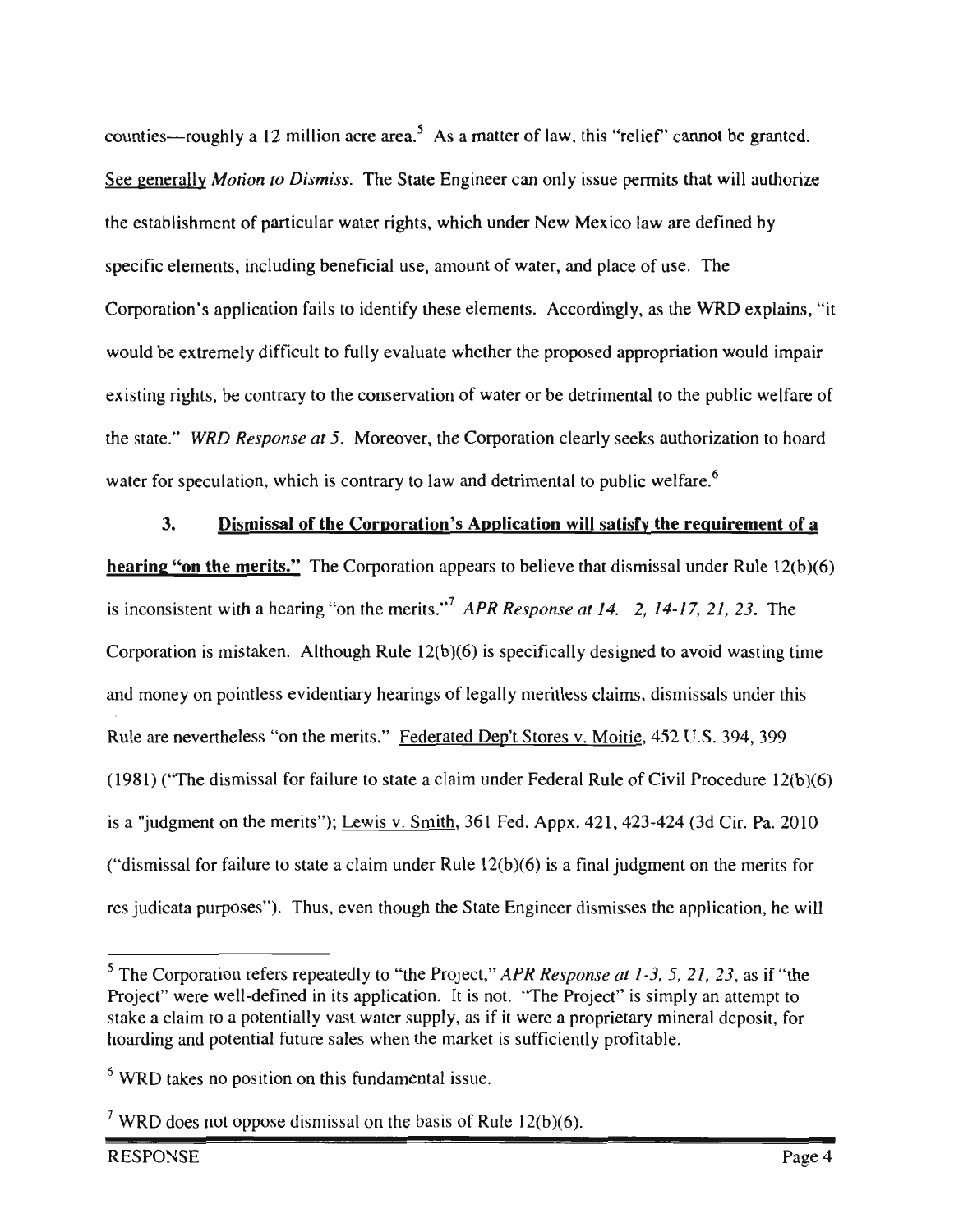nonetheless have provided the Corporation a hearing "on the merits," as required on all protested applications. See Lion's Gate Water v. D'Antonio, 2009 NMSC 57, 147 N.M. 523, 226 P.3d 622 (affirming State Engineer's denial of an application on motion for summary judgment).

The Corporation's application must be dismissed because it fails to comply  $\mathbf{A}$ . with applicable statutes and regulations. The Corporation devotes numerous pages to arguing that its application cannot be dismissed because it allegedly complies with all statutes and gulations and was accepted for filing by the Office of the State Engineer ("OSE").<sup>8</sup> APR<br>esponse at 6, 8, 12, 13, 15-16, 18, 21, 25. The Corporation is again mistaken. First, its lat<br>on<br>me n<br>ti esponse at 6, 8, 12, 13, 15-16, 18, 21, 25. The n mistal<br>plaint a ıe ∘  $\mathop{\rm ord}\nolimits$ consider<br>interface<br>of  $\frac{2}{3}$ zument is for m mention is discussed.<br>This notion co it has be<br>ivil Proc nt<br>d f<br>en Rules of Civi bted for filing by the court clerk. This notion co<br>h generally apply to State Engineer hearings, as cepted for filing by the court clerk. This notion co th<br>vitl<br>d s  $\mathsf{irc}$ omnets<br>is well a .<br>.<br>.<br>. m mmon sense.  $See, e.g.$ , Rule</u> r r<br>f f<br>f C NMRA (allowing for dismissal of filed complaints based strictly on the pleadings); NM di<br>in (b) NMKA (allowing for distinssal of filed complaint<br>78, § 72-2-13 (incorporating Rules of Civil Proced<br>25.2.9 NMAC (same). Just as a judge can dismiss ed<br>1<br>P -2.<br> $\sqrt{N}$ tate Engineer hearings); a ju<br>er notion. 2.9 NMAC (same). Just as a judge can dismiss a properly filed but meritles<br>solely on the face of the complaint, id., the State Engineer can similarly disiess complain  $.2.9$  $\mathbf{y}$ filed  $\mathbf{d}$ y on the face of the complaint, <u>id.,</u> the State Engineer can similar<br>filed but meritless application. In this case, for all the reasons se er<br>he can<br>Can ne<br>dy ner<br>ou pe<br>... set out <mark>i</mark><br>e dismis n.<br>Pl .<br>o Di ion is meritless and should be dismissed w and con<br>complete er consid<br>

rements re<br>E<br>Procedure<br>Procedure on need only comply with the "statu<br>e.  $at\,3$ , implying that compliance with<br>vith both statutory and regulatory rea of an application," WRD Response at 3, implying that compliance with portant. Applicants must comply with both statutory and regulatory req  $\S$  72-5-7;  $\S$  19.27.1.11 NMAC. with the  $\cdot$ § appears to believe the Corporation need only completed an application," WRD Response at 3, implying that tant. Applicants must comply with both statutory and ed<br>ir<br>btl rea<br>|<br>|<br>|<br>|<br>|  $72 - 5$  $\frac{1}{10}$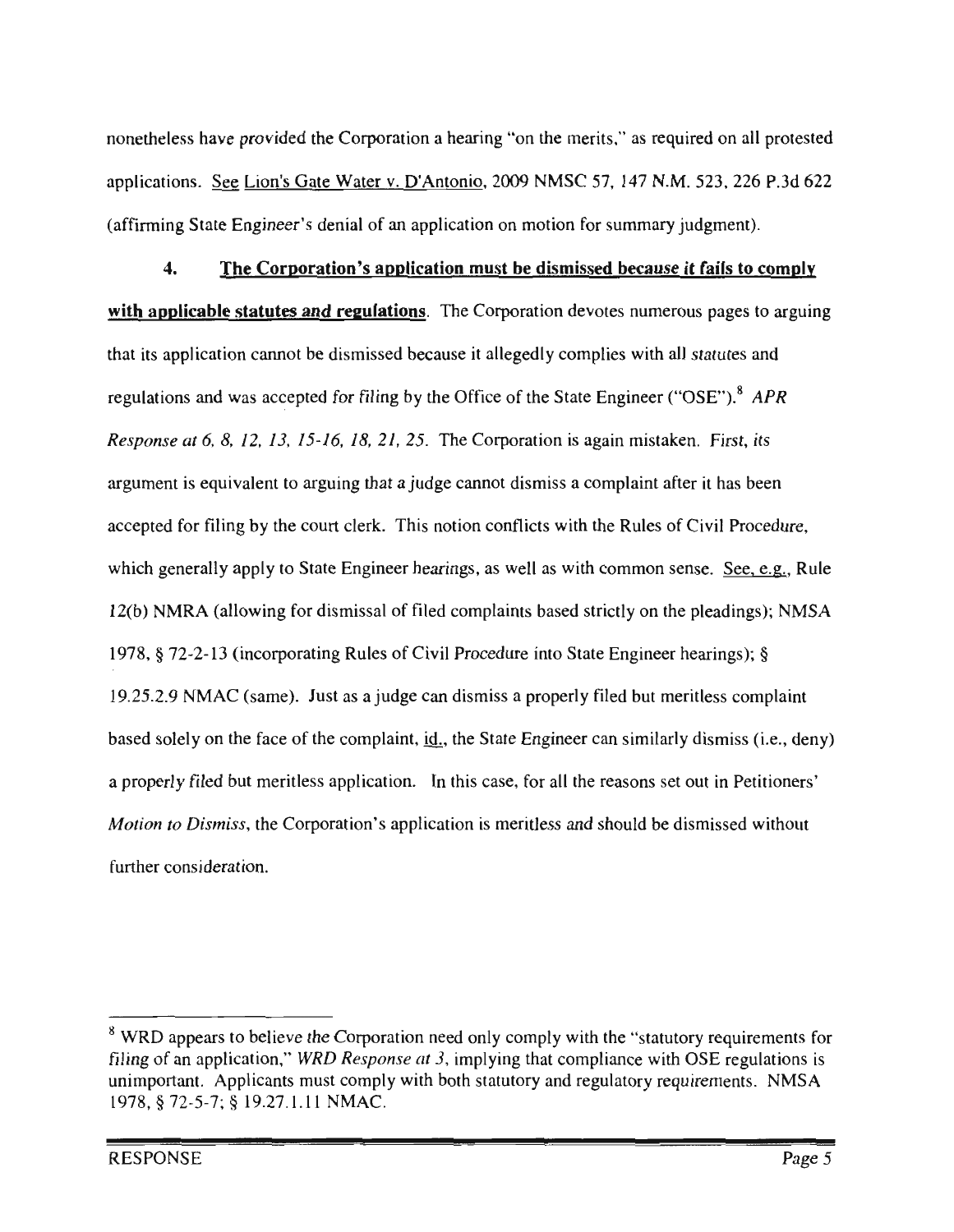Second, and contrary to the Corporation's claim, its application violates several statutory and regulatory filing requirements:<sup>9</sup>

No statutory or regulatory provision allows permit applications to be  $\mathbf{a}$ "amended" or "modified," and the Corporation never refiled a "corrected" or new application. The Corporation submitted its original application on October 12, 2007, APR Response at 3; then it purported to file a substantially "amended" application on May 5, 2008, APR Response at 4; hen it purported to file a substantial "modification" to its amended application on June 26, 20<br>APR Response at 4; June 26, 2008, email from J. Wechsler to D. Anderson. Because no statut ' to<br>*ec* on<br>cat regulation<br>The i.<br>ic: tu<br>th oonse at 4; June 26, 2008, email from J. Wechsler to D. Ander<br>tion authorizes an annlicant to file "amended" or "modified" a  $u_1 + u_2$ <br>uthorize  $\frac{4}{5}$ <br>S a zooo, e<br>balicant takes  $\ddot{\phantom{a}}$ mended" or "modified" a<br>h the requirements appli <sup>u</sup> n r<br>T e<br>re n annexed.<br>Is filings sh<br>Itions, with <sub>.</sub><br>tiginal filings a<br>authorizes<br>authorizes ements applie on<br>au Corporation ave complied  $\mathbf{e}$ rs<br>lic th each sul este<br>date<br>date filing resetting the priorit<br>nal priority date of any ap  $19.27.1.9$  NMAC eng<br>engine<br>the The date of filing establishes the  $\alpha$ da<br>na f any application"). Nowhere<br>efiled new applications on May a<sub>l</sub><br>
ne  $\frac{1}{2}$ the date of thing established and the control of the control of the Response, however, does only date or any application y. 110.<br>In to have refiled new applications of filed only *one* application, which it in<br>io Corpor ap<sub>l</sub><br>utio erection  $\frac{26}{10}$  $\frac{1}{2}$  with  $\frac{1}{2}$  or  $\frac{1}{2}$  or  $\frac{1}{2}$  or  $\frac{1}{2}$  or  $\frac{1}{2}$  or  $\frac{1}{2}$  or  $\frac{1}{2}$  or  $\frac{1}{2}$  or  $\frac{1}{2}$  or  $\frac{1}{2}$  or  $\frac{1}{2}$  or  $\frac{1}{2}$  or  $\frac{1}{2}$  or  $\frac{1}{2}$  or  $\frac{1}{2}$  or  $\frac{1}{2}$  o  $2008.1$ eman<br>F istead, it clair to which it there  $\frac{1}{2}$ dly relating back to the original ed. mended and modern to match  $\frac{12}{3007}$ o<br>wi  $\eta$  date all io ally a riority date allegedly relating b<br>*at 13*. This violates OSE's reg li<br>po<br>ins  $e$ tober 12, 2007.  $APR_A$ Wechsler tober 12, 2007. APR Response at 13. This v<br>to every applicant, including the Corporation tıc<br>vit Octo<br>. :<br>corrected<br>corrected lly<br>E'

ic<br>" back to the original filing, but only in certain limited circumstances:<br>Applications which are defective as to form or fail to comply with the rule: exprese Corporation.<br>iling of "corrected" application ginal filing, but only in certain limited circumstances: pli<br>st:<br>7 v rre<br>ite b<br>fec circumstances<br>Circumstances<br>Circumstances ation ev<br>gu re<br>io back lua<br>lar

d<br>te] applicant has been notifies<br>sed with a priority date the<br>ication is filed after the or fail to comply with the rule<br>
explicant with a statement of<br>
explication refiled [trip<br>
the applicant has been ired. If the changes are made and the application refiled [trip]<br>e engineer within thirty (30) days after the applicant has been filed after sı<br>n<br>شهر *ication* irc<br>on<br>wi ited. If the changes are made and the applicant r<br>ro<br>l a ll l<br>rre regulations<br>regulations<br>to hin thirty (30)<br>le application<br>date. When a ll<br>:d or<br>.<br>. egulations<br>hanges rec<br>vith the sta<br>of the chang Applicat<br>egulation he

<sup>&</sup>lt;sup>9</sup> WRD takes no position on these issues.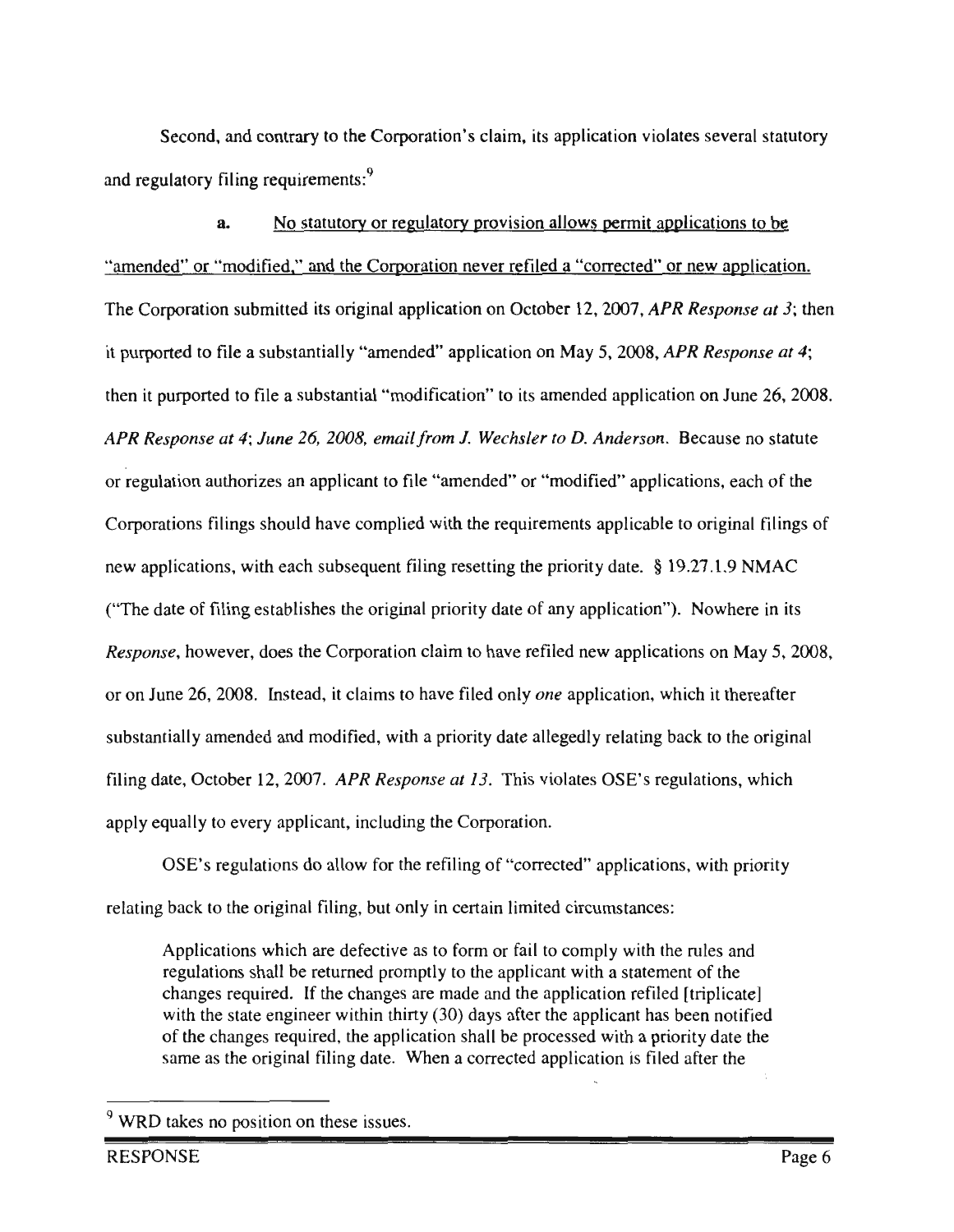time allowed, it shall be treated in all respects as an original application received on the date of its refiling.

§ 19.27.1.11 NMAC; see also NMSA 1978, § 72-5-3 (allowing retention of original priority if defective application corrected within sixty days). The Corporation admits that it failed to identify any particular lands to be irrigated within the proposed seven-county place of use until June 26, 2008, eight months after the original filing. APR Response at 4. The regulations required the Corporation to refile a corrected application within thirty days (in triplicate) in order applicant the priority of any valid original filing; *after* thirty days, the Corporat ny<br>. identified<br>Separate<br>Separate iy<br>ve was required  $\mathbf{r}$ hi<br>s entity to the dentity for the density of  $\frac{1}{2}$ entirely new application of h<br>l, i  $\mathbf f$  $\frac{e}{e}$ e, which would have reset its priority to the date of<br>ith this regulation, as would be required of any other س<br>سا  $rac{1}{\epsilon}$ use. . Id. Rather than compl<br>ht months after its origin  $m$ , as would be required. nt, he Corporation<br>e of the impo aft<br>to ht months after its original filing the Corporatio il to WRD th<br>ion in ts<br>irr  $\mathfrak{p}$ ili:<br>}ec<br>~ erery sent an<br>ce of the appl T<sub>he</sub> ed specific lands to be irrigated he importance of the application in<br>'s blatant disregard of OSE regulatio io red<br>ro failed and setting priority, the Corporat<br>dismissal of this case.  $\frac{c}{\sqrt{2}}$ "the of the no<br>
<sub>t</sub>  $rac{a}{b}$ equires dismis the

 $\frac{50}{100}$ of use, or<br>eficial use to in<sub>g</sub><br>nei <u>blace of use, c</u>  $\rq{APR}$ reset<br>fying *every* possib Similarly, by iden  $\frac{dy}{dx}$  required  $\frac{dy}{dx}$  $\ddot{\phantom{a}}$ ited to the contract of the contract of the contract of the contract of the contract of the contract of the contract of the contract of the contract of the contract of the contract of the contract of the contract of the contract o of And  $\overline{\text{H}}$ the so-called "amended" applies pia<br>e<br>d example.<br>
Frequency "place of use," the Corporation effectively forces the OSE, Pro<br>
subere and how water might actually be used under the application. tion is not based on, measured by, or  $\frac{1}{2}$  and  $\frac{1}{2}$  corporation is not based on, inclusion by, on<br>if use, as required by the New Mexico Constitution and num of the different included the identity a specific beneficial use of the Corporation admits that its application must identify identify a specific beneficial unit its application must identify <u>or use</u>. The Corporation admits that its application must identity<br>he water will be applied," "the place of use," and the "amount ap iei<br>efi these requirements. By s ified no beneficial rp<br>ea era<br>cal ın<br>er no<br>ive and is<br>e re and how water might actually be a<br>presented by the Corporation is  $\ddot{\phantom{a}}$ tinal applicati oration effectively is<br>fuse," the Corporat at<br>ıll anion admi le<br>la all<br>on 7. The Corporation<br>e, the Corporation e ie<br><u>iti</u> bo<br>ipi ite www.<br>quested modified" ap<br>of use. The  $\ddot{\text{e}}$  and use, the Co ac<br>h t of wate se ں<br>اد ni<br>Constitution<br>Constitution n<br>an  $\mathbf{s}$ other<br>extensionalist<br>extensionalist<br>extensionalist<br>extensionalist<br>extensionalist<br>extensionalist<br>extensionalist<br>extensionalist<br>extensionalist<br>extensionalist<br>extensionalist<br>extensionalist<br>extensionalist<br>extensionalist<br>extens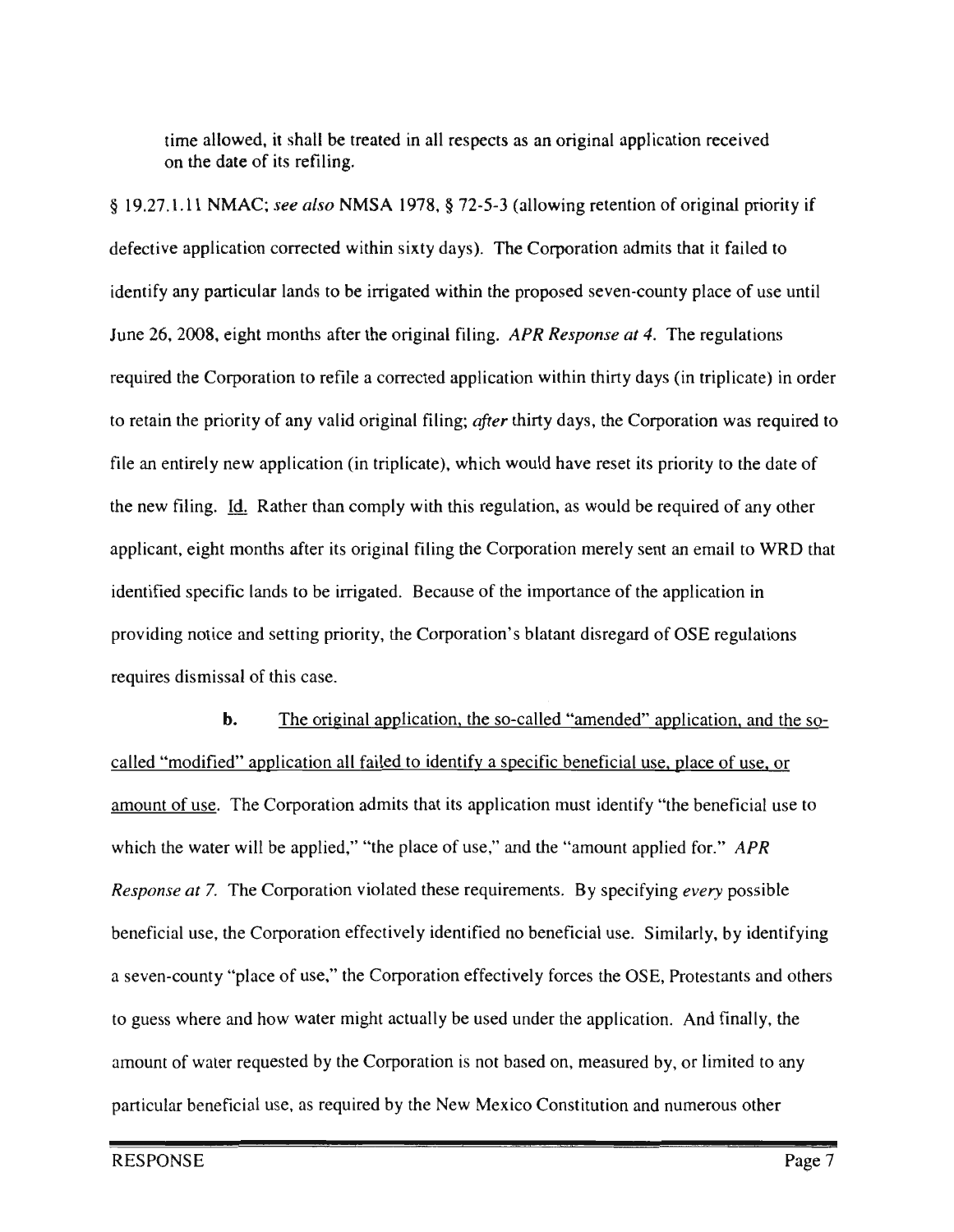authorities. It is merely a very large arbitrary amount of water. This lack of specificity violates the intent of the applicable statutes and regulations, which is to provide accurate and specific information about proposed appropriations to the State Engineer, existing water rights owners, governmental entities, and the public. See, e.g., NMSA 1978, § 72-12-3.

The Corporation's application raises important policy considerations. If its vague "shotgun" approach were valid under New Mexico law, then the State Engineer's application process would become meaningless and no longer effectively substitute for the "first step" of an appropriation. All applicants would be on notice *not* to request anything too specific. Instead, or<br>to ' o.<br>ea ec<br>\ll appropriation. All applicants would be on notice thing too specific.  $\mathfrak{t}$ li<br>g re)<br>E have of  $\epsilon$ , to serve entire base ble beneficial they would be encouraged to apply for every possible bene<br>even the entire State of New Mexico), and to seek unrealis<br>unrelated to any beneficial use. If this were allowed, appli be encouraged to apply for every ey<br>ver<br>ure  $\mathbf{r}$ iar<br>ili<mark>y</mark> wa<br>rio rge quantities ur<br>ed, ar<br>ur State of 1<br>benefic ese<br>all applicant which we plant which which which we can be could secure early priority d lse. If t  $\frac{1}{\sqrt{2}}$ meaningless  $n$  in mind. Or they reep their plast .<br>11 O<br>E ecret and option<br>nore than a d yet have no sp ld<br>he 'e<br>th speciric<br>aring, v have sometimes put off for more tha delay ne h<br>wa<br>\_ and  $\mathbf{r}$ t could not have be t a<br><u>nt</u><br>gis unjust and absurd r<br>A-Center, Inc., 200  $\overline{\text{c}}$ possible seek at the seek allows and about the settle could not have be<br>ature. DeWitt v. Rent-A-Center, Inc., 2009 NMSC 32, 31, 146 N<br>postuating the intent of the Locial stage, we must such any intermed up<br>Le<br>In they  $\overline{4}$  $\sqrt{t}$ tei<br>12  $\frac{A}{n}$  $\overline{\mathbf{1}}$ in<br>ior ctuating the intent of the Legislature, we must avoid any interpretation ng<br>u nt)<br>ble<br> r avoid a<br>le Corpo  $\frac{1}{2}$  $\frac{1}{2}$  read to  $\alpha$  Accor gl:<br>. at  $\mathbf{r}$ state<br>T n<br>Ti pl<br>.  $\mathsf{n}$ 

amended" application, and the c. The original application, the so-called "amended" application, and the<br>dified" application request to appropriate water from 37 wells in violation of OSE ication request to appropriate water from 37 wells in violation of OSE<br>lation is clear and unequivocal: The State Engineer will not approve a ed<br>. expected to be pro p<br>n  $\overline{c}$ <u>lled "an</u> an the "annual amount that can reasonably The original application, the so qu<br>t tl lic<br>Da<br>d 1 <u>on</u><br>1 i: l for more that  $\ddot{\phantom{0}}$ . illed "modified"<br>gulations. OSE pl<br>...

dates and the state of the state of the state of the state of the state of the state of the state of the state of the state of the state of the state of the state of the state of the state of the state of the state of the for lack of diligence.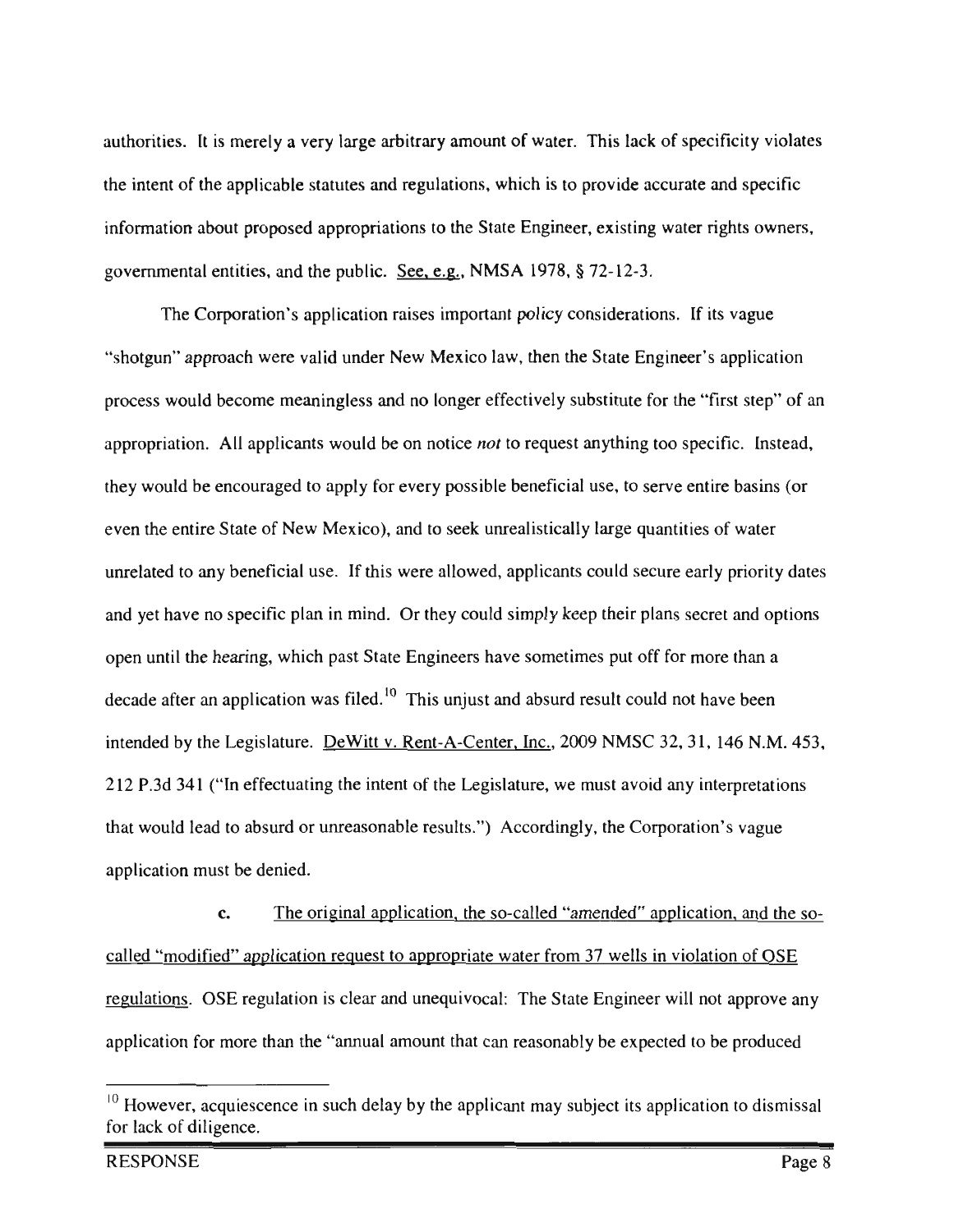and applied to beneficial use from a single well constructed at the point, in the manner, and for the purpose set forth in the application."  $\S$  19.27.1.10 NMAC. WRD fails to mention this regulation in its *Response*. However, given the clear and unequivocal limitation it imposes, applicants desiring to drill multiple wells have traditionally submitted separate applications for each well, with each application specifying the beneficial use, place of use, and amount of water associated with each well. The Corporation's submission of a single application for 37 wells flicts wi<br>Il applic vith this traditional procedure and violates OSE regulations, which again apply equally icants. vi<br>" E<br>all

the application original<br>
end weeks  $\frac{at}{\sqrt{a}}$ li<br>I with the contract of the contract of the contract of the contract of the contract of the contract of the contract of the contract of the contract of the contract of the contract of the contract of the contract of the contr so-called "amended" ap<br>an forms necessibed by the  $\mathbf{d}$ . valid." d.<br><u>d"</u><br>.te: on<br>it<br>n <u>ا</u><br>pli<br>سام ed<br>Moreover, and desert and desert and desert and desert and desert and desert and desert and desert and desert a<br>Moreover, and desert and desert and desert and desert and desert and desert and desert and desert and desert or<br>lic rm<br>,, i <u>re not submitted on forms prescribed by the O</u> escribed by the  $\overline{OS}$ <br>iding the Corporation <u>si</u><br>la<br>dy and statutes and regulations require So: ic<br>I orporation, to<br>3(A) (providi<mark>i</mark> that we have the regulations of the State B<br>n forms supplied by the State B were  $\overline{a}$ NMSA 1978.<br>'  $\overline{a}$ no were icants "shall apply to the state  $\frac{1}{2}$ <br> $\frac{1}{2}$ in a form prescribed by him");  $\S$  19. orr<br>cat ee<br>1s );  $\frac{1}{2}$  19.27.1.9 NMAC<br>by the state engineer").  $\frac{1}{2}$ <br>application, n:<br>led<br>or : s<br>ut, filed in trinlicate on filed in trinlicate on filed in trinlicate on filed in trinlicate.  $\frac{1}{c}$ pl<br> vio<br>1 a s<br>ec io prication to appropriate shall be filed in the<br>trary to this requirement, the Corporation' in cation and so-called "amended" and triplication<br>Period to<br>I" bration's original application and soon<br>on forms provided by the State Engi .. dified" applications were not f on ey<br>io ..<br>se 21989.<br>2078 had submitted on forms that the Corporation made up to accommode<br>2089 had to continuously change its opplies nad<br>y c including to accommodate<br>including its application, v y, provision for 3<sup>1</sup><br>with numerical area  $\overline{\text{o}}$ or<br>bd on<br>tec  $\overline{t}$ si:<br>" nd<br>ano e application for 37 wells and to continuo<br>ugh purported amendments and modificati by .<br>ภา and

etermining whether an application<br>ot entitled to disregard these  $\frac{E}{a}$ egard the the ns own regul ory provisions, as well as corporation, and the corporation of the corporation of the corporation of the corporation of the corporation of the corporation of the corporation of the corporation of the corporation of the corporation of the corporation appear of the Corporation is not entitled to  $\alpha$ <br>*file losing*  $\alpha$  the Corporation is not entitled to  $\alpha$ n is not entitle<br>DSE comply <mark>v</mark> the Engineer.<br>Evant statutor<sub>.</sub> are pertinent sta<br>.  $\frac{1}{2}$ it are Corporation admits that "the<br>is implementing those provision  $\overline{\mathbf{o}}$ d." *APR Response at 6.*<br>preover, Protestants are et dementi<br>E na<br>Fac<br>..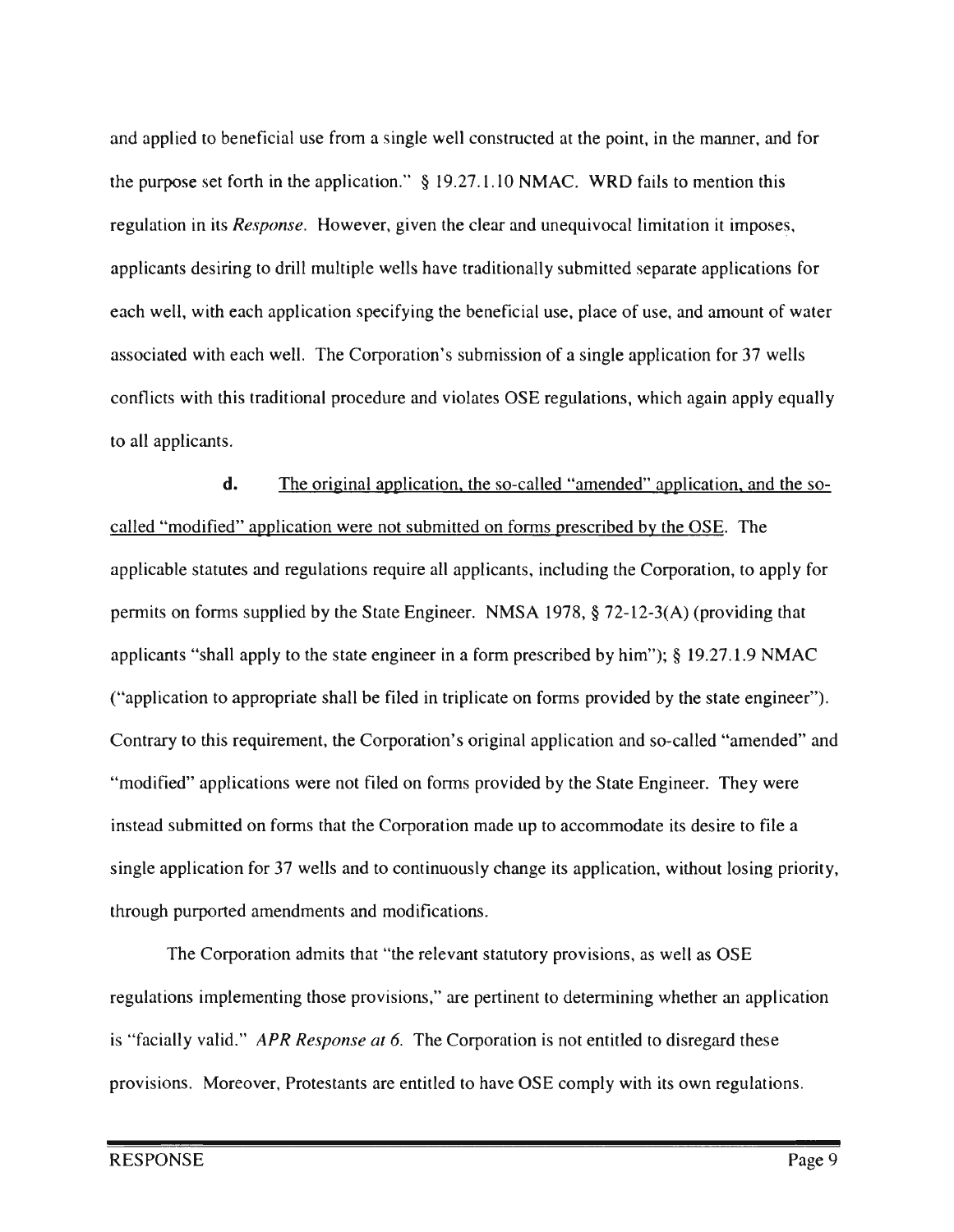See United States v. Ramos, 623 F.3d 672, 683 (9th Cir. Cal. 2010) ("It is a well-known maxim that agencies must comply with their own regulations.") Thus, even putting aside the speculative nature of its application, the forgoing list of statutory and regulatory violations alone render the Corporation's application invalid and require dismissal of this case. The Corporation must comply with the applicable statutory and regulatory requirements just as any other water rights applicant must.

egulations. *WRD Response at 5*, 7. The is mistaken in arguing that the State Engineer has absolute discretion to determ<br>application complies with applicable statutes and regulations. WRD Response at ly<br> alillo County Water Util. Auth. v. N<br>over, an agency's misapprehension cretion. See, e.g., New Energy Econ., Inc. v. Shoobridge, y<br>e and wil<br>ency's er<br>die se County Water Util. Autl er<br>br l, statutory or regulatory requirements cit n t til<br>ap<sub>l</sub> gulatory requiremer<br>ion fails to comply dis<br>V<br>ati ie<br><u>te</u> ui<br>co cation complies with applicable statutes and regulation<br>urts give no deference to an agency's construction of ai<br>ty  $rac{r}{\sqrt{r}}$ c<br>ti i. discretion. NMSC 49, 4. None of the constitutional, statutory or regular<br>stants is ambiguous. Because the Corporation's application a regulation if it is *ar* erque Bernal  $rac{v_1}{v_2}$ statutory Er<br>at ,<br>if i<br>e F Regulation Comm'n, 2010 NMSC 13, 50-51. N<br>aw constitutes an abuse of discretion. <u>See, e.g.</u>, cut<br>n's<br>ny  $\frac{1}{2}$ <br>Bread  $\frac{d}{dx}$ lamissed as a matter of 5.  $\frac{16}{15}$ or discretion.<br>the constitut Co<br>m wi<br>en terpretation oretation is reasonable. See, e.g.  $\frac{d}{s}$ ec<br>ni her an application c aw constitutes an absorption  $C$  49, 4. Non the cy<br>re:<br>C  $\frac{1}{4}$ rements, it m her an a<br>Mexico  $\frac{1}{2}$ to an a is<br>its  $\overline{a}$ 

# e<br>Bemali<br>Bemali <mark>ice</mark><br>inl 5.  $\frac{1}{2}$  C or por ation is alreged

<mark>ged "reliance" on OSE is irrelevant and unjustifie</mark><br>invalid application resulted from "justified reliance" re"<br>e a iu<br>el R Resp statute, from " $\frac{1}{2}$  $\ddot{\phantom{0}}$ .<br>ed publication of ne  $\frac{1}{10}$  $re$ to find the internal dependence of the application and authorized  $\mathbf{i}$ nc<br>it  $h$ <mark>ati</mark><br>en an cx rel.  $\frac{d}{dz}$ .<br>Crickson<br>Crickson<br>Crickson

not ap<br>
<u>ling</u>, 68 313, 317, 361 P.2d 721, 724 (1961); <u>see also State ex rel. Erickson v. McLean</u>, 62 N.M.  $\ddot{\phantom{0}}$  $\overline{\phantom{a}}$ which tate ex rel. Reynole v. isa<br>a<br>a<br>a<br>a<br>a<br>a<br>a<br>a<br>a<br>a<br>a<br>a<br>a<br>a<br> an<br>:<u>x</u> 8,  $12-13$ ,  $19$ ,  $21$ ,  $29$ . This argument has no meri<br>First, the Corporation's "contention is in the r  $\frac{1}{2}$ st, the Corporation's "contention is in the r<br>
ign state where public waters are involved  $\ddot{\phantom{a}}$  $\begin{align} \n\begin{cases}\n3 & 0 \\
1 & 0\n\end{cases} \n\end{align}$ gu<br>on re<br>Ve on  $\ddot{\ }$  $\overline{C}$  $\sim$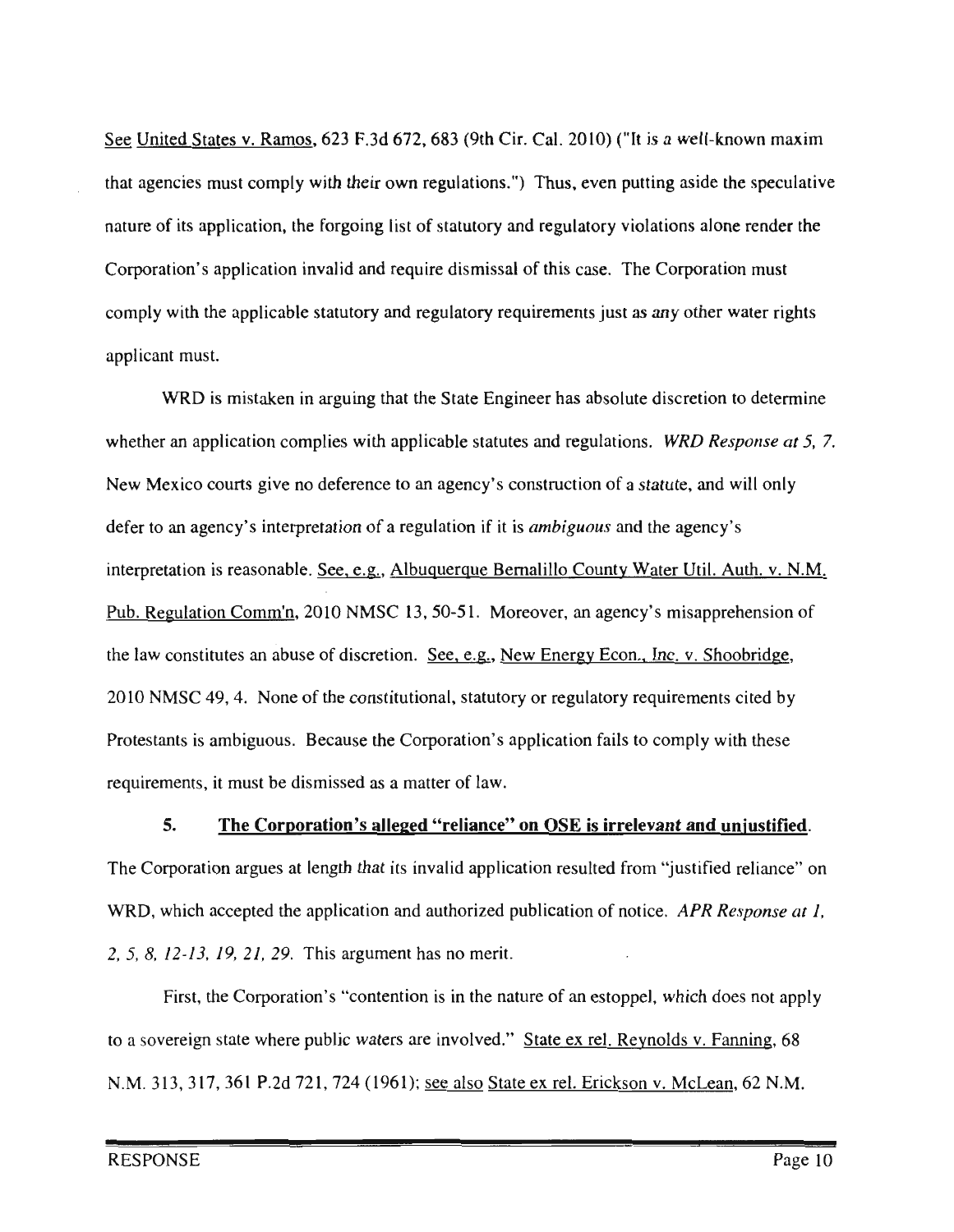264, 274, 308 P.2d 983, 989 (1957) ("Public policy forbids the application of the doctrine of estoppel to a sovereign state where public waters are involved.") Second, even if estoppel could be asserted against the State Engineer given the requisite "justified reliance" and egregious circumstances,<sup>11</sup> the OSE's unilateral acceptance of the Corporation's invalid application does not in any way estop Protestants from pointing out the invalidity and insisting on dismissal. Even if WRD intentionally misled the Corporation, this could not prejudice the rights of

no case for es  $\overline{\text{Conform}}$ d thi estants.<br>And

establish that<br>s conduct to o<br>:d;<br>bl; et<br>nd<br>na  $\frac{1}{\sqrt{2}}$  must the the the or it to believe it was so inte<br>ts; and (4) plaintiffs reas<br>y. ty seeking to establish estoppel against the government r<br>e government knew the facts; (2) the government intende against the govern<br>) the government i elements<br>. pe<br>ge<br>nr  $\mu$  and the true their in stated upon or so acted that plaintiffs has<br>intiffs must have been ignorant of the<br>advantage of the communities conduct to the an<br>lu:<br>, n l<br>sh<br>th re<br>Free<br>S l. the g<br>no<br>h que a Reynolds if fs must had not the gove cx pai<br>th<br>ed piam<br>relied<br>v. Ti ni<br>Al  $\mathbf{I}_{\alpha}$ ac<br>.

e<sup>v</sup> d it. Acceptance of an application by OSI<br>The State Engineer "may refuse to cons no at.  $\frac{72}{10}$  $\frac{1}{1}$ of an application b<br>er "may ... refuse to on, approval would be contrary to the cons  $\mathsf{BA}(\mathsf{I9})$ bl<br>ed  $\ddot{\phantom{0}}$  $\text{Re}$ <sub>d</sub>  $\frac{1}{p}$ sł<br>as bes not in any way indicate favora<br> l<br>...  $\theta$ . The Corporation  $\frac{1}{100}$ <br>ce fo  $\frac{1}{2}$  in the puble it.  $\mathsf{P}$  $\overline{ }$ 1.13 NMAC (en tts<br>po  $\mathsf{state}$ ." fare of the sta accuracy of th stantive errors NI<br>y i ac<br>ve  $\mathbf{r}$  $\frac{1}{2}$ ,  $\frac{1}{2}$ Figure 1.<br>
Engineer. The State<br>
ation ... if, in his opinion, approval v  $\frac{1}{\sqrt{2}}$  and it states are substituted.  $\frac{1}{2}$  19  $\overline{a}$ to the public  $\frac{1}{2}$ ere are  $\frac{N}{r}$ the or definitental to the p<br>rthermore, the "complete io ۔<br>ام  $E_{\text{eq}}$ o:<br>Li *at the expense of th*<br>of a notice for publ rened on the government's control.<br>
<u>Furney</u>, 2004 NMCA 69<br>
and to prove the elements of est and  $'$  application ... if, in ithin the state or detrime ici<br>...<br>.. nc<br>Ii advertised at the  $e$ .  $\overline{e}$ any sibility *of the*  $\frac{1}{2}$ antee adde  $\overline{\phantom{a}}$ to pi ui<br>.  $\epsilon$ lly, the  $\frac{1}{2}$ ipt to<br>r gua sta<br>prov ater<sup>y</sup> phasis<br>espoi be restores  $\frac{1}{2}$ 

in

that its violation of the supplicate favorable<br>to do assert its right in the opped to assert its right in th scit its right is<br>estonnel may known case has ever resulted in an estoppel against the the question of whether or not the state can be estopped to<br>stration of the public waters of the state," thereby suggest<br>er, no known case has ever resulted in an estoppel agains ..<br>... consider<br>ervation<br>to 1978, publication<br>
1978, publication<br>
1978, publication<br>
1978, publication<br>
1978, publication<br>
1978, publication<br>
1978, publication<br>
1978, publication<br>
1978, publication<br>
1978, publication<br>
1978, publication<br>
1978, publica  $\frac{7}{h}$ he<br>Ite  $\frac{10}{10}$ ate ex re<br>he ques<br>tration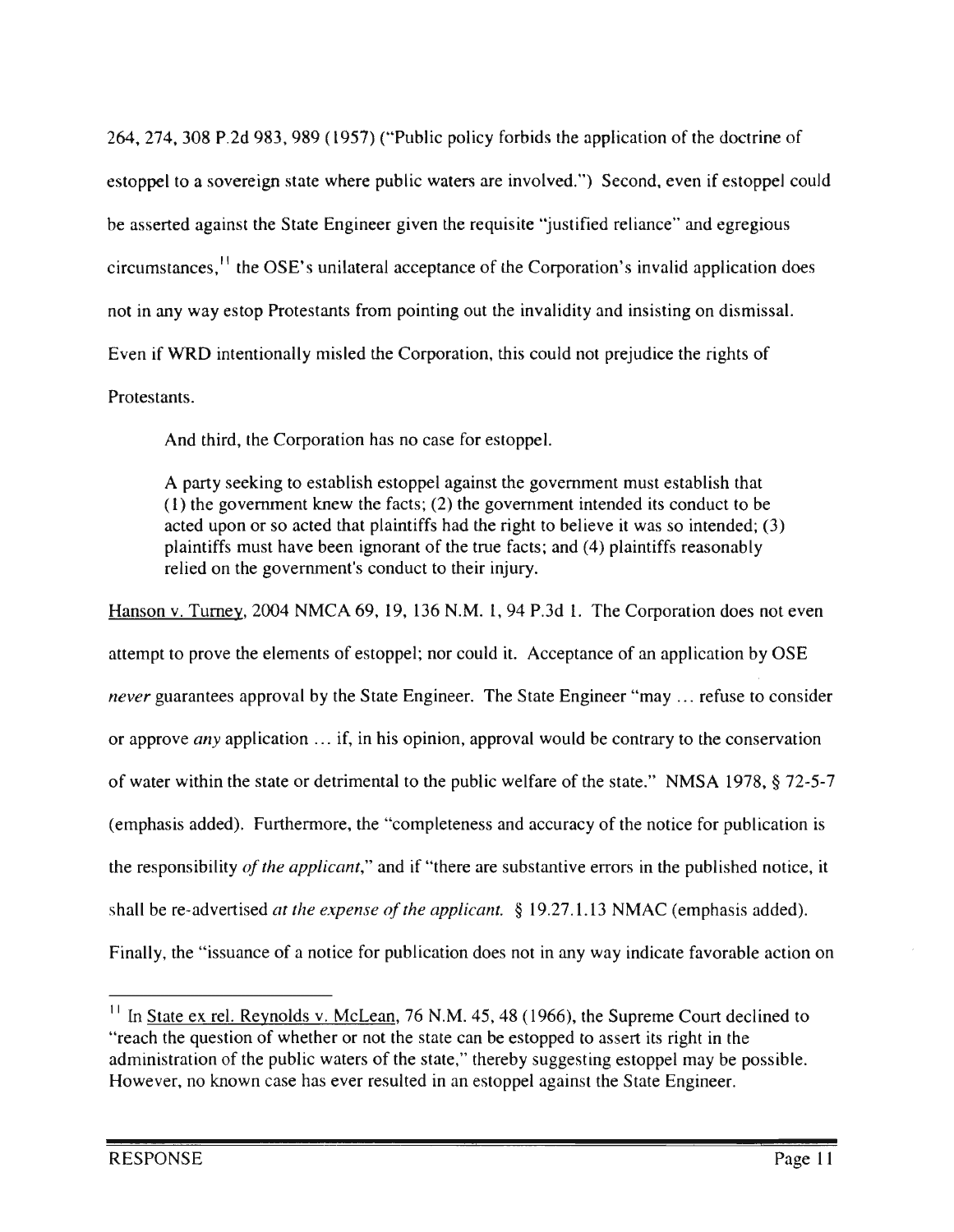the application by the state engineer." 19.27.1.12 NMAC. These statutes and regulations completely undermine any claim of "justifiable reliance" by the Corporation; indeed, its lawyers had to know that the Corporation's application, seeking as it does to monopolize a potentially vast supply of water for no particular purpose, was novel (at best). In any event, the State Engineer is not estopped from dismissing the application on Protestants' Motion.

The published notice was inadequate and Protestants have standing to raise 6. sue on behalf of the public. The Corporation contends that its notice was adequate an<br>ven if it was not. Protestants received actual notice and thus lack standing to complain re<br>the<br>are ice<br>In<br>: <mark>is</mark><br>iat <u>f t</u><br>, F<br>, , institutions.<br>"<br>" 12  $\frac{3}{5}$  r even if it was not, Protestants received act to complain<br>uments that all Corporation asserts the same invalid arguments that t Response at 2, 11-12, 24-28. ora<br>IE Corporation asserts the same invalid arguments that the might correct limit ("NMED") asserted in <u>Martinez v. Maggiore (In re</u> to en<br>En<br>H nent Departm ew <mark>N</mark><br>orthe 11.11.11.12 11.11.1<sub>19</sub> <u>1010</u><br>12, 64 P.3d 499, and ju and <u>fill</u>, 2003  $B$  NMCA 43, 133 N ortheastern N.M. Reg'l Landfill), 2003 NMCA 43, 133 N<br>MED in <u>Martinez</u>, the Corporation misunderstands the pr  $\mathbf{k}$ or<br>th<br>par  $\frac{2}{3}$ <br>be of the statutory notice ers<br>gi 'y<br>di or<br>se  $\frac{d}{dx}$  and  $\frac{d}{dx}$  is the content of the  $\frac{d}{dx}$  is by rights. The group of potentially affected equirements. The primpu<br><sup>:</sup>ec iol<br>bra o<br>d o<br>Sss prise all who might be affected by ication. <u>Id.</u> The gr ll<sub>.</sub><br>es fee<br>ery be<br>o a. In all the group of potentially affected<br>mittees, but expressly includes everyone v  $es$ to ersons is not limited to water rights own<br>av "be substantially and specifically affe is  $\mathbf{u}$ nn<br>:<br>:<br>: ally affected ay "be substantially and specifical<br>tate of New Mexico or any of its b of the applica g n," incl<mark>i</mark><br>rument: of New Mexico or any of its branches, agencies, departments, boards, instrumentalities<br>utions, and all political subdivisions of the state and their agencies, instrumentalities and ch<br><br> at<br>st any c<br>itical s nc visions of the state and their agencies, instrumentalities<br>1-12-3(D). For example, anyone potentially affected lei<br>fe enti<br>Ent te and th<br>cample, on<br>om le. utions."<sup>12</sup> NMSA 1978, s<br>oration's recently reveale  $1978, § 72-12-3(D)$ invalid behind the state of the contract of the contract of the contract of the contract of the contract of the contract of the contract of the contract of the contract of the contract of the contract of the contract of th ro<br>ru P.3d  $\mathbf{y}$  t pipeline from its ranch in<br> ar<br>İ atro<br>1 instrumentalities in the second term in the second term in the second term in the second term in the second term in the second term in the second term in the second term in the second term in the second term in the second arguments

County

rater rights holders are entitled to notice and an opportunity to be heard" (WRD Response at 5) is clearly incorrect. —<br>thet only st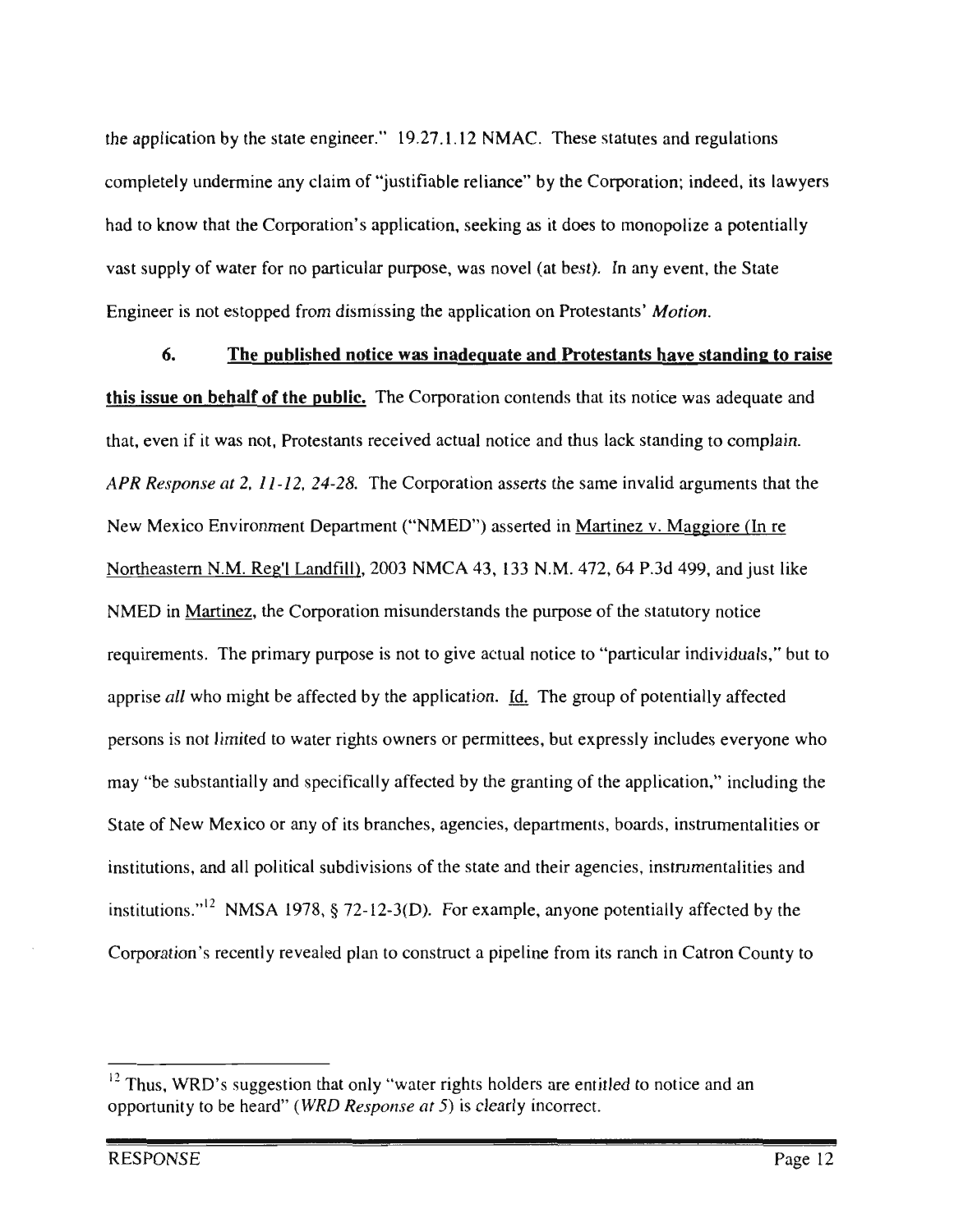the City of Santa Fe would have standing to file a protest,<sup>13</sup> yet the application and published notice failed to disclose the path or destination of the proposed pipeline.<sup>14</sup> Nor would anyone reading the notice be able to ascertain where or for what purpose water might be used, although he or she could glean that it might be used for any purpose anywhere within seven counties. This is equivalent to no notice at all.

The Corporation's claim that Protestants lack standing to complain about its failure to provide notice has no merit. First, if the Corporation were correct, then no one could e<br>curetion the public of potice: OSE would be estamed from complaining. Protestants on were correct, then no<br>pped from complaining, re<br>ro ild n<br>n rit<br>bii<br>dir<br>at<br>tar  $\overline{ }$ estion the estants<br>om the h ned notice: O the published in<br>nding, and those  $\frac{1}{k}$  ste es.<br>y inj n<br>la er<br>, result in the use of the use of the use of the use of the use of the use of the use of the use of the use of the use of the use of the use of the use of the use of the use of the use of the use of the use of the use of the en<br>se the standing, and those directly hijdred by improper  $\frac{1}{2}$ <br>t tl  $\ddot{\phantom{0}}$ and  $e_{\xi}$ le<br>ne atu<br>I or<br>3 Protestants the countries could  $\frac{1}{2}$ i<br>C ن<br>Sina stal wa<br>Wa iotice<br>. i<br>Statutory<br>Statutory of in<br>More way.

 $\ddot{ }$ s "an injury inter<br>ter rights and on will impair their water rights and<br>t. <u>Id.</u> ¶ 19. Second, Protestants and right to itory no air their water right<br>Second Protestant ave standing to "vindicattel" the general publication to their own right to proper cl<br>ein  $\frac{P}{h}$  $\frac{a}{s}$ dicat[e] the  $\frac{1}{2}$ cl<br>II s have this standing because, first rotestants have standing to "vinding"<br>traiting process in addition to the the<br>us<br>pli tutory criteria for issuance of a permitted as the report also as the report also as  $\frac{1}{2}$ . Corporation s  $\lg$  of the http://www.abpar.com/science-mainmenu-31/28600-updated-mainmenu-31<br>http://www.abpar.com/science-main<br>bosses/  $t$ <br> $\cos$ <br> $\cos$ n:<br>ar ranti<mark>i</mark> 18. Protes .u :<br>: rticipate in the p  $\alpha$  i.e.,  $\alpha$  $\frac{1}{2}$ e.,<br>che cip<br><u>ine</u><br>. .  $\ddot{\phantom{1}}$ across lands<br>E  $\overline{a}$ rt,<br>bla

<sup>,</sup> v<br>lat<br>ovi ro<br>Dr extent of the pipeline was first revealed by the Corporation's public relations per The extent of the pipeline was first revealed by the Corporation's public relations per<br>the out with a report dated March 2011. The report is available at<br>tp://www.abqjournal.com/abqnews/john-fleck-nm-science-mainmenu-31/2 //www.abqjournal.com/abqnews/john-fleck-nm-science-mainmenu-31/28600-<br>stin-plains-white-paper.html. The report also reveals the Corporation's intent to<br>r throughout a vast trans-basin "service area," as if the Corporation  $200$  is  $\frac{1}{2}$ io:  $P<sub>1</sub>$  Corporation, of co **n-plains-white-paper.html**. The report also reveals the Corporation<br>roughout a vast trans-basin "service area," as if the Corporation<br>ility with customers located in a third of the state. The Corpor e extent of the pipeline was first revealed by the Corporatio<br>out with a report dated March 2011. The report is available ie<br>. ter throughout a vast trans-basin "service area," as<br>ter utility with customers located in a third of the s<br>blic utility and has no "service area." o<br>c irs<br>ch vast trans-basm<br>istomers located<br>is no "service are s<sup>i</sup> te<br>**co**<br>ap<br>ers —<br>pel<br>al<br>al pi<br>or<br>hit<br>va  $\frac{1}{\pi}$ nt biy<br>y<br>:y tone um  $\frac{1}{\pi}$ g

<sup>็</sup>น<br>y<br>rs rility and has no "service area."<br>uch pipeline, however, would involve decade<br>including federal, state and tribal sovereigns. f negotiations with hundre<br>to for these was entitled to<br>note to file multiple cond uch pipeline, however, would involve decades of negotiations with hundreds of<br>including federal, state and tribal sovereigns. Each of these was entitled to proj<br>tended right of way. The Corporation will also have to file m A<br>n<br>th owners, including federal, state and tribal sovereigns. Each of these was entitled to proper notice the intended right of way. The Conder to force its way across the la proper notice.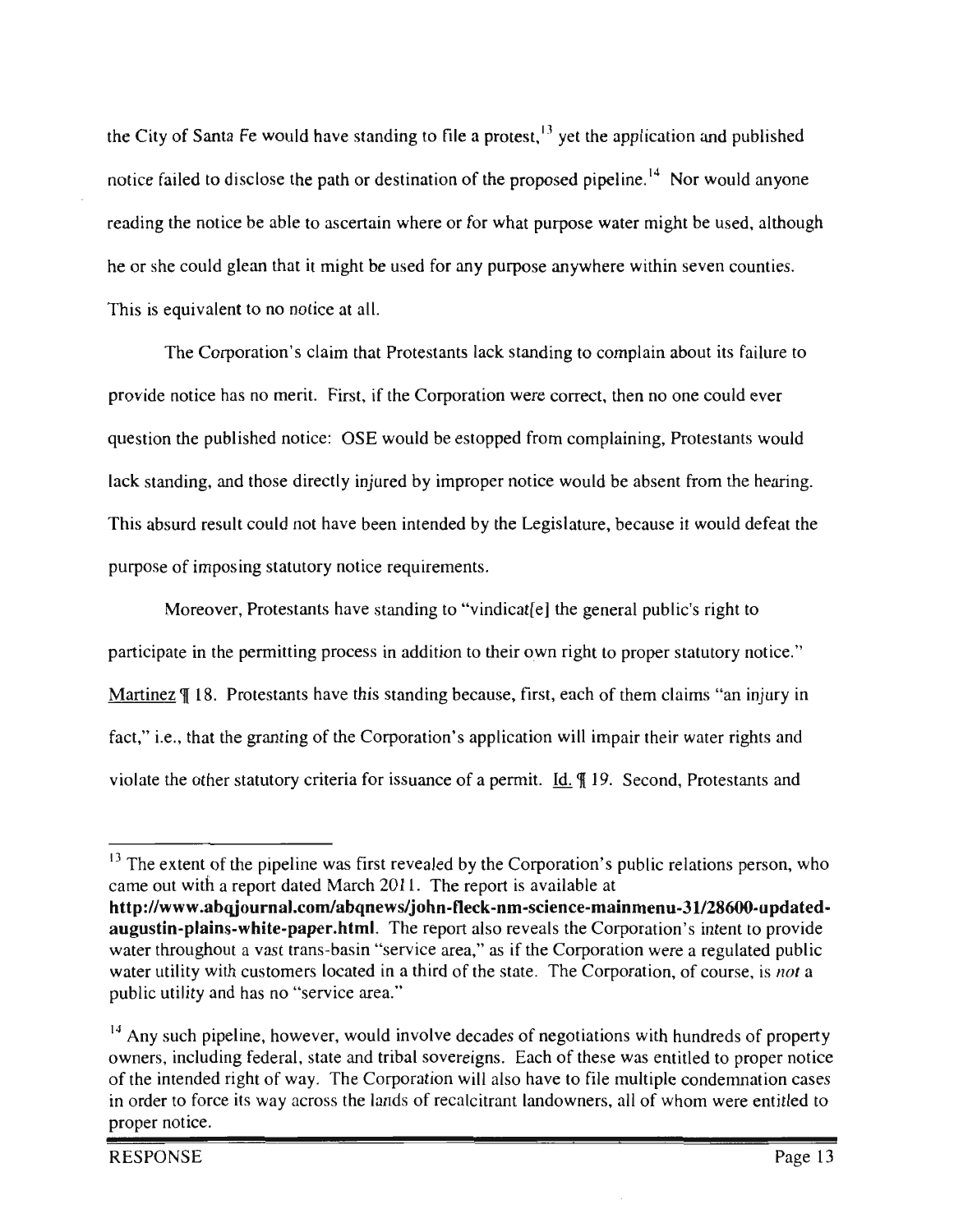"absent opponents" of the Corporation's application "share an important interest in insuring that" the Corporation's application does "not adversely affect" their water rights or violate the other statutory criteria. Id. "Third, absent opponents of [the Corporation's] application have been hindered in participating in the permitting process by [the Corporation's] failure to publish notice as required by Subsection  $[72-12-3(D)]$ ." Id. Therefore, pursuant to Martinez, Protestants have standing to vindicate the public's right to proper statutory notice.

7. State Engineer cannot rewrite the Corporation's application. Both<br>BD same that the State Engineer are dispersed the Corporation's actu entirely  $\frac{1}{2}$ e <u>I</u><br>rg  $rac{c\epsilon}{c}$ ot rewrite the Corporation's<br>e Engineer can disregard the C or<br>n' tu<br>ra rd the Corporation's<br>s on the Corporatio for and issue a permit ctly fo<mark>r irrigation</mark> of r<br>:<br>: sponse at 4, 5, 7. They argue that the "State Engineer is no ta<br>ta  $rac{5}{10}$ nse at 30-31;<br><sup>ie amount rec</sup> ne State Eng<br>
ration did ev  $te$ e<br>ci an<br>Dol eq<br>to n did ev<br>mistaker bunt requested in an application" and that<br>lands to be irrigated. <u>Id.</u> The Corporation pl<br><u>d.</u> per<br>Distri  $\sum_{i=1}^{n} a_i$  $\overline{a}$ easons:  $\overline{a}$ 

 $te$ .<br>m icant a nermit or :<br>.tu the for  $\mathsf{A}$ zir<br>N  $a<sub>z</sub>$ e at State Finitely interesting the contract of  $\S$  $1.10$  NMAC, no re ir<br>hir ior in the apple<br>the Corporation .1.10 NMAC<br>project" or t ra or<br>ati<br>7 ,  $\sum$ s propos<br>opriate vard consolation prizes. The oi<br>ie this  $\frac{1}{2}$ section and the projection of the set of the set of the set of the set of the set of the set of the set of the set of the set of the set of the set of the set of the set of the set of the set of the set of the se appropriate 54,000 AFY from its ranch via 37 wells  $\frac{1}{\sqrt{2}}$  $\mathbf{a}$ i em<br>N ny purpose anywhere wit rp<br>it co counties, and the public notice of<br>stated intention. If the Corporation N<br>re the<br>If se ie<br>e) permit or whexicos<br>d entirely on this st (albeit inadequate) was based tion. If the Corpo ن<br>نظ ing spe ranch, then t in the Intention to one of or irr<br>. o<br>ic is<br>pu<br>s  $\frac{1}{2}$ r<br>fe e, a<br>'OV quires an entirely different application, priority or<br>ith law. Indeed. WRD admits that a notice which e<br>. pri<br>ce nci<br>Corporations<br>Corporations  $\cdot$  P then rder to be consistent with . Indeed, WRD admits that a  $\ddot{\phantom{0}}$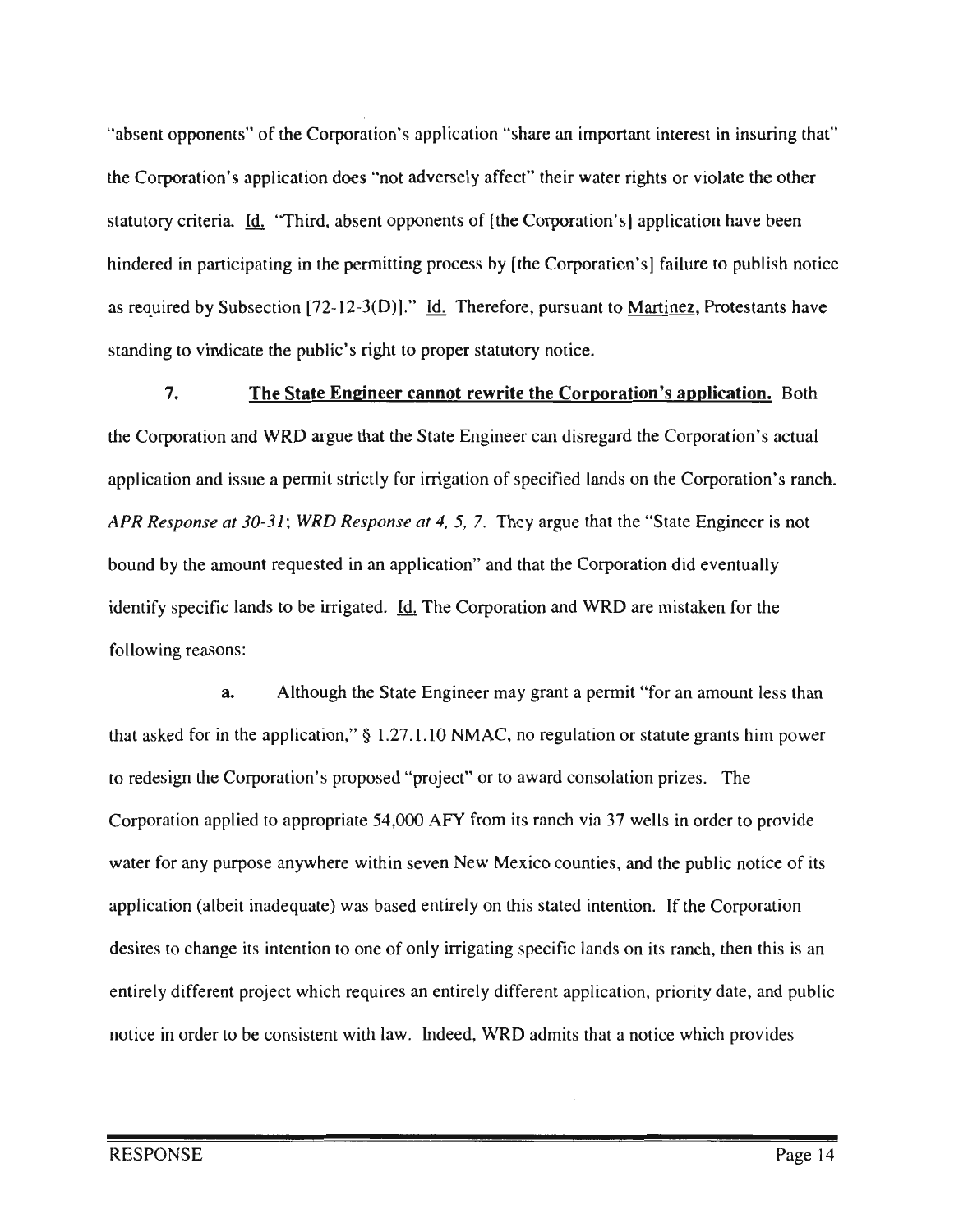"misleading information about the matter to be heard" would violate due process. WRD Response at 6.

 $h.$ The amount of water requested in the application (54,000 AFY), the number of wells (37), and the depth (3000 feet) and diameter (20 inches) of the wells obviously have no rational relationship to irrigating 4,440 acres of land. Taken at face value, this would require construction of a multi-million dollar well system in order to inundate the "irrigated" over 12 feet deep per yea<br>Marrowing the Cor

per year.<br>the Corporation's application to proposed irrigation of specific ing violations identified e:<br>n n i<br>.. water,  $\ddot{\phantom{a}}$  $\frac{a}{2}$ propriate the property of the set of the set of the set of the set of the set of the set of the set of the set of the set of the set of the set of the set of the set of the set of the set of the set of the set of the set o not cure any of the statute<br>fotion to Dismiss. w<br>'c re<br>te

th<br> cure t. is, and draw far less opposition. Moreover<br>of water left in the basin, so there is little i statures.<br>Torporation will not be prejudiced if forced to refile a e<sup>l</sup> ol<br>ior  $\overline{a}$ w appli ece<br>io: pe<br>1, n<br>pl fewer wells, and draw far les exportance, there is plenty or water left in the depression of the interest and the exponential prejudices. dio<br>dio Such a ot<br>an or<br>ut<br>sta ifi<br>er request additionally interest.<br>igate specifically is water, require far Irrigation and the component of the component of the state of the state  $\frac{1}{2}$  $\frac{1}{2}$ and the  $\mathbf{d}$ .

we<br>y l ocation of propose irs<br>. regulatory<br>regulatory<br>tory r<br>d<br>ati dentified in the set of the set of the set of the set of the set of the set of the set of the set of the set of the set of the set of the set of the set of the set of the set of the set of the set of the set of the set of pred if the Cory<br>Corporation d oc<br>t the parties in this case should not be force an evidentiary hearing, amounting to hundreds of tho d until the Corpora depth a<br>ect's in jed<br>ld ln<br>I ran our october and<br>e substantially prej  $\overline{\phantom{a}}$ mı<br>... an its approaches. Since the same ot adequately analyze the "rev s d<br>un les<br>Lai in<br>
<sub>c</sub>, a until 1999<br>Liste strategist om der strategist strategist om der strategist strategist strategist strategist strategist s<br>Liste strategist strategist strategist strategist strategist strategist strategist strategist strateg cation. ga<br>aly ar<br>:ai  $\mathbf{w}$ ta<br>" pay<mark>er</mark>s r<br>E tch with<br>ands to er  $\ddot{\phantom{0}}$ ei<br>te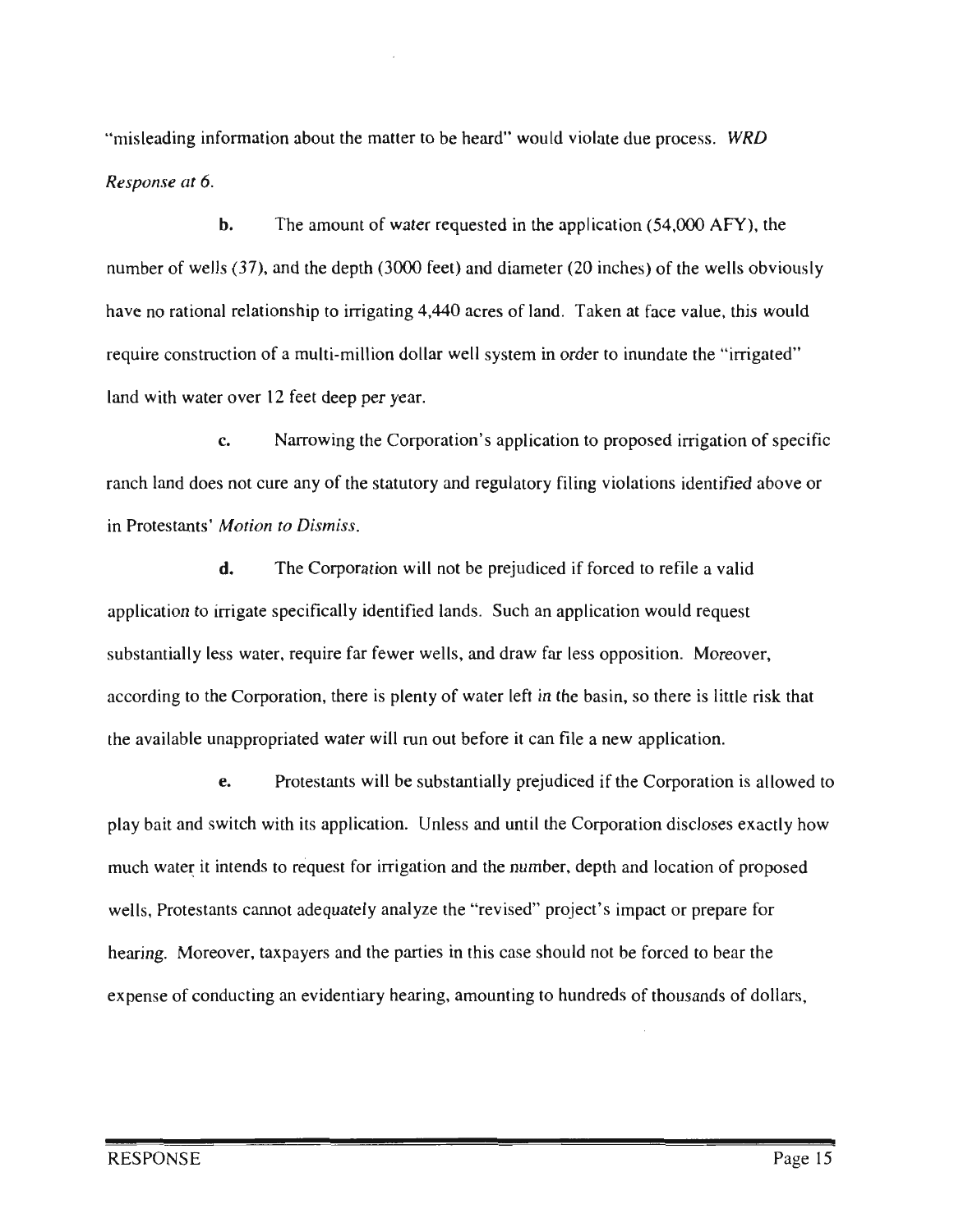when the application is invalid on its face and fails to comply with law. It should have been rejected outright by WRD; at this stage, it should be summarily dismissed.<sup>15</sup>

## **CONCLUSION**

The Corporation's application should be dismissed without further delay or waste of time and money. The application is vague and obviously speculative. Through this application the Corporation seeks to monopolize a potentially vast supply of public water to serve any potential eed anywhere within all or part of seven New Mexico counties. Although New Mexico<br>wisualy an arid state and subject to drought, water law demands aposificity. No negotial un<br>us al<br>ar f s<br>tc v Mexico counties. Although I<br>water law demands specificity ou<br>de tho<br>ec as .<br>b .<br>ic  $\frac{1}{1}$ vo<br>Vo<br>atio so<br>ta n<br>ed Eagn, water haw definance<br>New Mexico or any other assumes ev<br>C or appropriation state, ba btained a water right, whether in Ne<br>culation about possible future demaarid there demands somewhere when<br>I municipalities are limited in<br>b d st area of the state. Even la<br>ci on speculation about possible f<br>c water utilities ublic water utilities and municipalities are limited to defined service areas an<br>and even then they can only acquire water rights forty years in advance of t es<br>ie egulated p<br> ation<br>ation w. populations, and even then they can<br>demand. The Corporation is neither nd<br>Co and even the ire water rights forty years in advance of projected<br>itility not a municipality. It has no "service area nd<br>ub orty years in advance of projec<br>cipality. It has no "service are uti n<br>Corporation<br>Corporation determine<br>Vat na<br>to<br>ng .<br>di drond to appropriate, or the Ad<br>ir nere is no way of determining how much water it n  $g$ ly, es<br>Se need, because the Corporation would not be limited iat<br>or cu<br>. f tl re<br>w n<br>in  $\ddot{\phantom{0}}$ A permit such as that requested by the Corpora<br>nknown special status, giving it the ability to si  $\frac{1}{2}$  ation or set re: u mus giving it the ability to sit atop and  $\frac{1}{2}$ pon it a heretofore unknown spec g it the ability to sit atop and<br>by the "40-year statute" or the doctri ne<br>enlist<br>al to a potentially vast supply of way 5<br>ni pc<br>Pel liz<br>ici aly of wa<br>t of put<mark>t</mark> specified by the 40-year statute or the doctring-<br>to beneficial use within a reasonable time<br>epic private water project such as that و.<br>.. the  $\overline{a}$ cial<br>r, wc w<br>all er a project the require<br>and impose no re  $\frac{1}{2}$ th<br>a mit. After all, an epic private water project suc

such

 $\overline{\phantom{a}}$ 

person it is has no<br>this has no Why WRD makes this assumption is unclear. Moreover, this has<br>State Engineer should reject the current application, and WRD's ether the State Engineer should reject the current application, and W<br>an invalid application should not be allowed to prejudice Protestants<br> a proje<br>ion that  $\frac{1}{1}$ ca ion will simply file a new apple<br>nakes this assumption is unclea<br>neer should reject the current a ev<br>is onse at 5. Why WRD makes this assumption is<br>whether the State Engineer should reject the cur<br>of an invalid application should not be allowed  $\frac{1}{\pi}$  are that the Corporation of  $\frac{5}{\pi}$  M/h w W/R D me -<br>rp<br>/F has Wed<br>assure

 $16$  Seven counties is not a meaningful limitation.